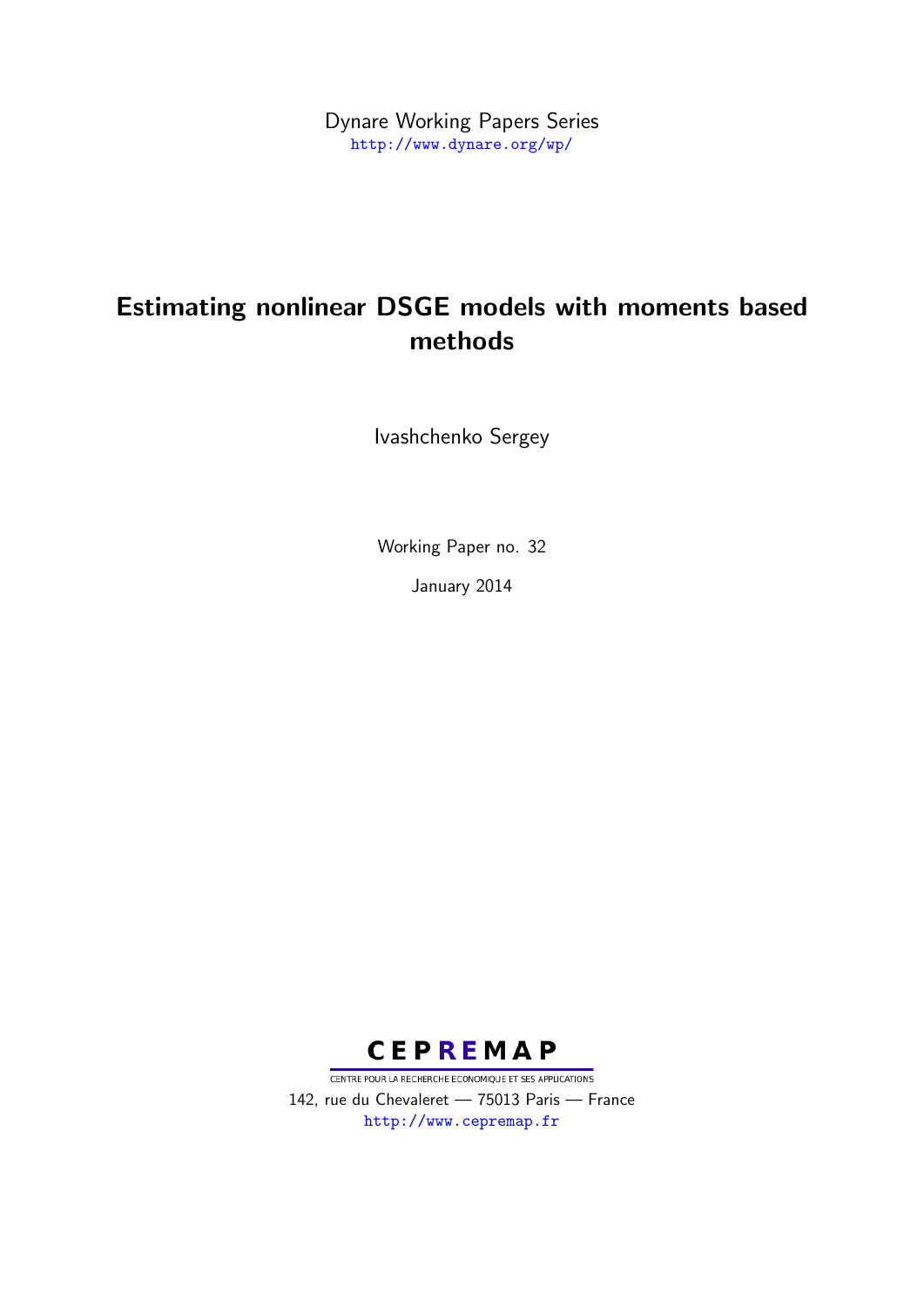#### **Estimating nonlinear DSGE models with moments based methods**

# **By Ivashchenko Sergey<sup>1</sup>**

#### **Abstract**

This article suggests the new approach to an approximation of nonlinear DSGE models moments. This approach is fast and accurate enough to use it for an estimation of nonlinear DSGE models. The small financial DSGE model is repeatedly estimated by several modifications of suggested approach. Approximations of moments are close to the results of large sample Monte Carlo estimation. Quality of parameters estimation with suggested approach is close to the Central Difference Kalman Filter (the CDKF) based. At the same time suggested approach is much faster.

Keywords: DSGE; DSGE-VAR, GMM, nonlinear estimation

Jel-codes: C13; C32; E32

<sup>&</sup>lt;sup>1</sup>St. Petersburg Institute for Economics and Mathematics (Russian Academy of Sciences); 1 Tchaikovsky Str., St. Petersburg, 191187 RUSSIA e-mail: [glucke\\_ru@pisem.net;](mailto:glucke_ru@pisem.net) tel: +7-921-746-32-12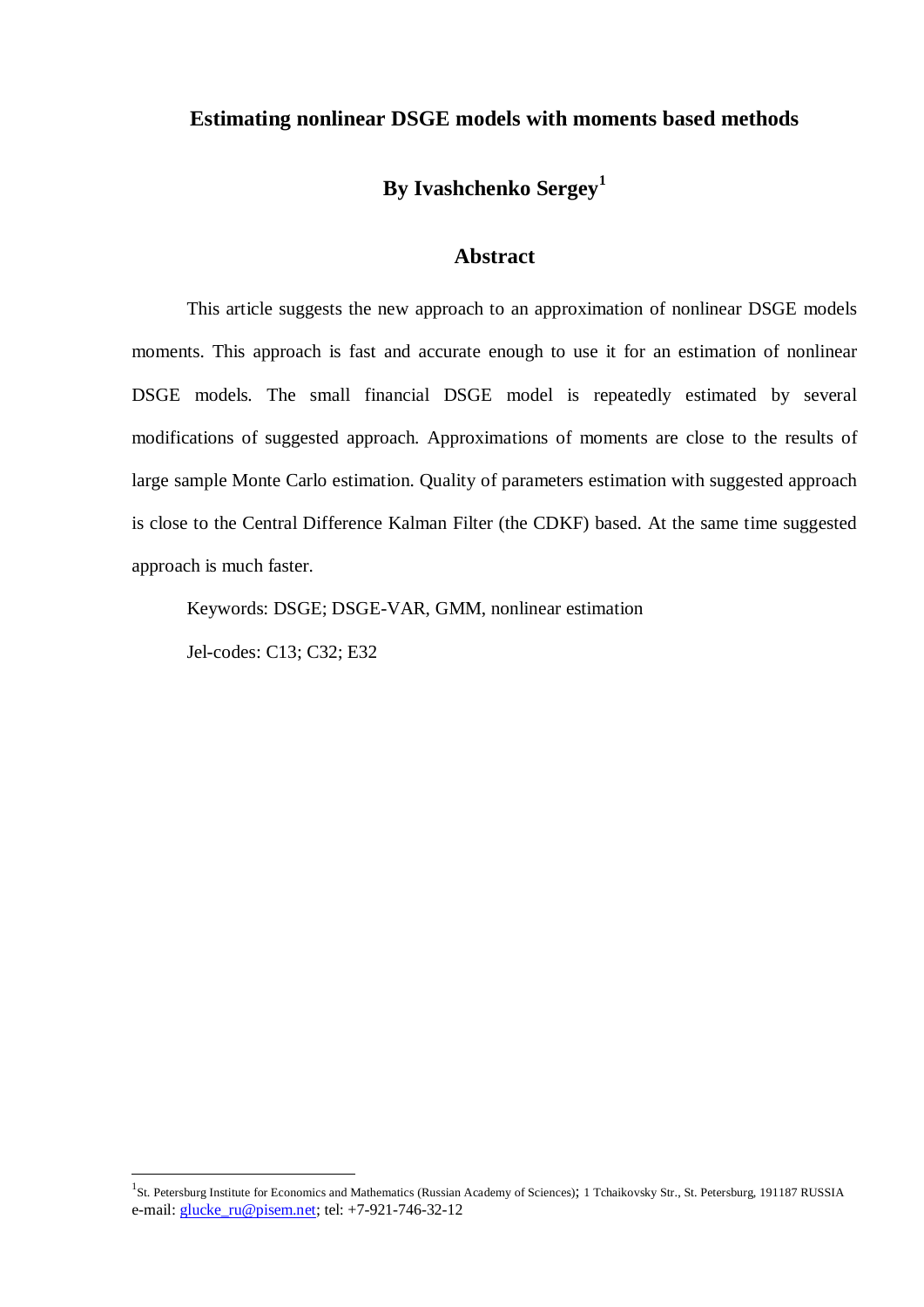### **1. Introduction**

Modern macroeconomics seeks to explain the aggregate economy using theories based on strong microeconomic foundations. The advantage of such an approach is a description of models in terms of "deep structural" parameters that are not influenced by economic policy [Wickens (2008)]. Nevertheless, these parameters should be estimated for usage of DSGE models. There are different econometric techniques for models estimation but empirical studies have concentrated their attention on an estimation of first-order linearized DSGE models [Tovar (2008)].

Non-linear approximations of DSGE models have several important advantages, in particular, they allow uncertainty to influence economic choices [Ruge-Murcia (2012)]. Parameters drifting and stochastic volatility are examples of important elements that are essentially worthless with linear approximations [Fernandez-Villaverde, Guerron et al. (2010)]. Linear approximation of DSGE models behavior may significantly differ from higher order (more accurate) approximations [Collard and Juillard (2001)]. Second order approximation makes difference between the models and the approximation behavior much smaller. There are a few methods for non-linear approximations of DSGE models, but the perturbation method is the most widely used [Schmitt-Grohe and Uribe (2004)]. Thus advantages of non-linear approximations are known and techniques for approximations are developed. However, these advantages can not be fully implemented due to lack of estimation techniques for non-linear approximations (existing techniques are too computationally expensive for usage of them with medium-scale DSGE models).

There are two main approaches for an estimation of DSGE models: moments based and likelihood based [DeJong and Dave (2007), Canova (2007)]. The likelihood based approaches use non-linear filters for the construction of the likelihood function. The first of them is the particle filter. This tool could produce all advantages of nonlinear approximation, including sharper the likelihood function and smaller variance of parameters estimator [An and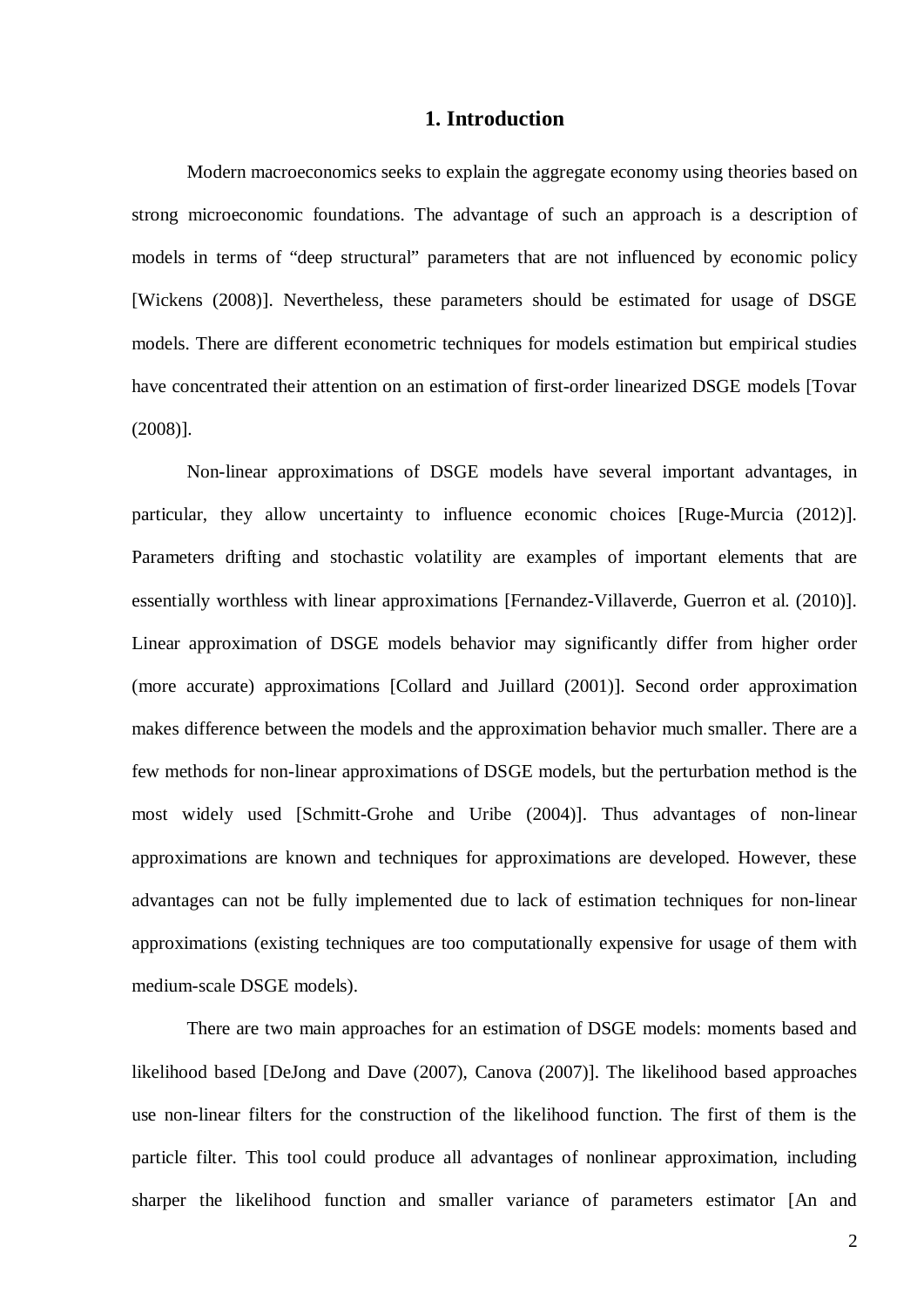Schorfheide (2006), Fernandez-Villaverde, Guerron et al. (2010)]. However, the particle filters have some disadvantages: the likelihood evaluation with the particle filter is a random variable (each evaluation of the likelihood for the same model and observations produces different value). Thus usual maximization algorithms can't be used and Markov Chain Monte Carlo inefficiency greatly increases - Pitt, Silva et al. (2012) show that number of draws should be 10 (from 5 to 400 depending on the number of particles) times higher for the same accuracy of MCMC.

There are alternative filters that can be used for the likelihood calculation. For example, Andreasen (2008) has shown an advantage of the Central Difference Kalman Filter over a few versions of particle filter (in terms of the quality and computing time (100 times faster)). The Quadratic Kalman Filter has an advantage in the quality with some loss in computing time over the Unscented Kalman filter (Julier and Uhlmann (1997)) and the Central Difference Kalman Filter (Ivashchenko (2013)).

Moments based approaches for estimation of DSGE models are more robust [Ruge-Murcia (2007), Creel and Kristensen (2011)]. The first of them is the instrumental variables approach which is a special case of the generalized method of moments [Canova (2007)]. All variables of the DSGE model should be observed for usage of this approach. It can be true only for small-scale DSGE models. Another version of the GMM is used for a linearized model because a wide range of empirical targets can be calculated analytically [DeJong and Dave (2007)]. The simulated method of moments has almost the same statistical efficient as the GMM, but it is more computational demanding [Ruge-Murcia (2007)]. The SMM can be implemented for non-linear DSGE models [Ruge-Murcia (2012), Kim and Ruge-Murcia (2009)]. But it's too slow for an estimation of medium-scale or large-scale models that are used for policymaking. Another moments based approach is the indirect inference. Theoretically it's more efficient than the GMM [Creel and Kristensen (2011)]. The usage of the indirect inference is more complicated than the GMM, because it requires knowledge of the moments distribution function. It can be calculated easily only for a narrow range of moments (usually it is parameters estimation of an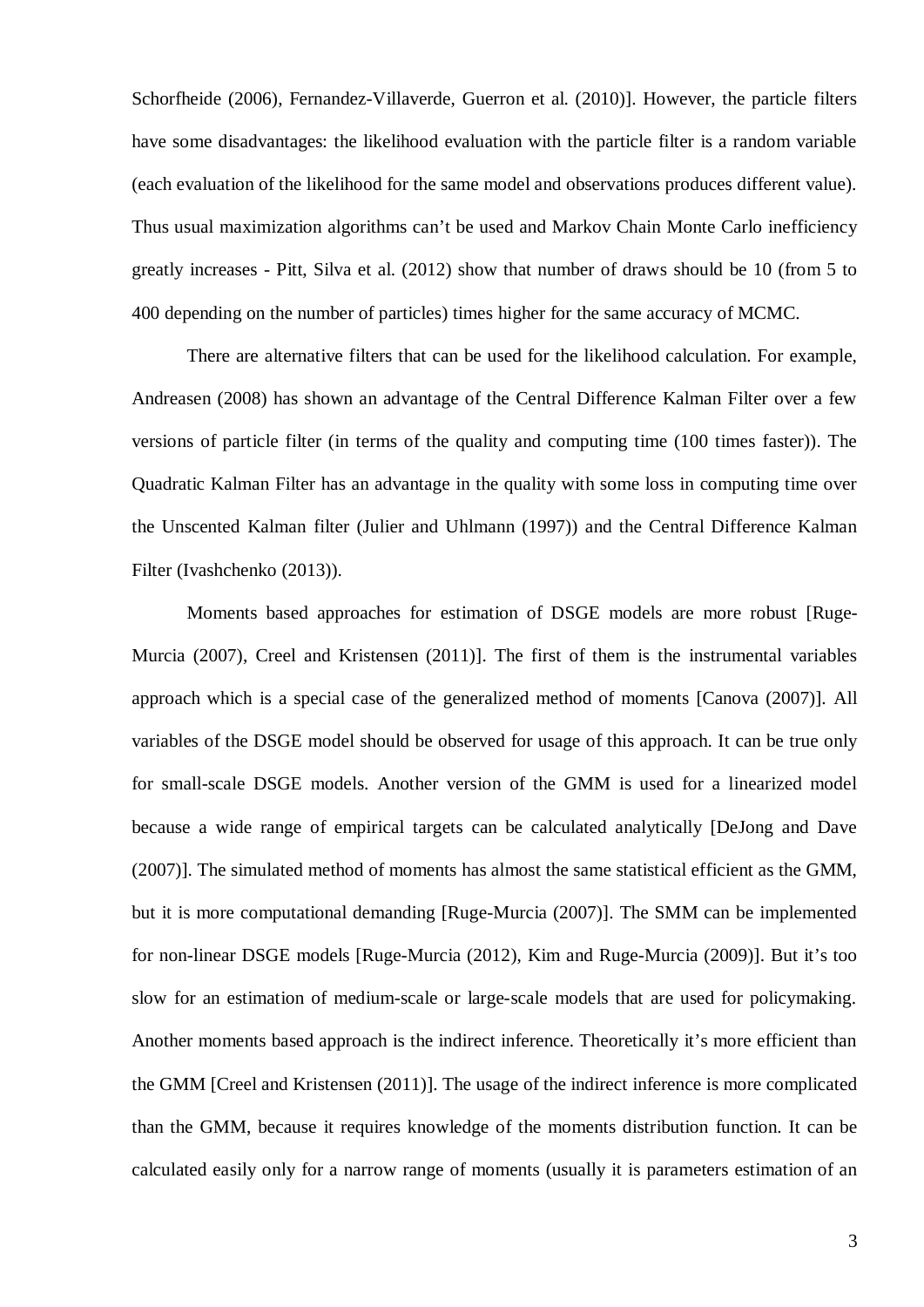econometric model, example is DSGE-VAR model). So, usually this approach is described differently [DeJong and Dave (2007)].

This article suggests an approach for a fast calculation of non-linear DSGE model's moments. This moments calculations are compared with alternative approaches. A small nonlinear DSGE model is estimated with moments based approaches. The quality of such estimations is compared with linear maximum likelihood estimation and the CDKF based quasimaximum likelihood estimation.

#### **2. The approach for moments calculation**

The equation (1) describes the data generating process for state variables  $(X_t)$  which is approximation of a rational expectation model with perturbation method. Exogenous shocks  $(\varepsilon_t)$ have normal distribution with covariance matrix  $\Omega_{\varepsilon}$  and mean equal zero. The measurement equation (2) describes the dependence of observed variables (*Yt*) on state variables and measurement errors  $(u_t)$  that have normal distribution with zero mean and covariance matrix  $\Omega_u$ .

$$
X_{t} = \begin{bmatrix} B_{X} & B_{\varepsilon} \end{bmatrix} \begin{bmatrix} X_{t-1} \\ \varepsilon_{t} \end{bmatrix} + C + \begin{bmatrix} A_{xx} & A_{xz} & 0 & A_{\varepsilon} \end{bmatrix} \begin{bmatrix} X_{t-1} \otimes X_{t-1} \\ X_{t-1} \otimes \varepsilon_{t} \\ \varepsilon_{t} \otimes X_{t-1} \\ \varepsilon_{t} \otimes \varepsilon_{t} \end{bmatrix}
$$
(1)  

$$
Y_{t} = S + DX_{t} + u_{t}
$$
(2)

The measurement equation (2) is linear, therefore dependence between moments of observed variables  $(Y_t)$  and state variables  $(X_t)$  is standard. Equations for first and for second moments of state variables (3)-(5) are more complicated.

$$
E(X_t) = B_X E(X_t) + C + A_{xx} E(X_t \otimes X_t) + A_{ex} \Omega_{\varepsilon}
$$
(3)  
\n
$$
E(X_t \otimes X_t) = (B_X \otimes B_X)E(X_t \otimes X_t) + (B_X \otimes C)E(X_t) + (B_X \otimes A_{XX})E(X_t \otimes X_t \otimes X_t) +
$$
  
\n
$$
(B_X \otimes A_{ex})(E(X_t) \otimes \Omega_{\varepsilon}) + (B_{\varepsilon} \otimes B_{\varepsilon})\Omega_{\varepsilon} + (B_{\varepsilon} \otimes A_{xe})U_{\text{EXE\_XEE}}(E(X_t) \otimes \Omega_{\varepsilon}) +
$$
  
\n
$$
(C \otimes B_X)E(X_t) + C \otimes C + (C \otimes A_{XX})E(X_t \otimes X_t) + (C \otimes A_{ex})\Omega_{\varepsilon} +
$$
  
\n
$$
(A_{XX} \otimes B_X)E(X_t \otimes X_t \otimes X_t) + (A_{XX} \otimes C)E(X_t \otimes X_t) + (A_{XX} \otimes A_{ex})(E(X_t \otimes X_t) \otimes \Omega_{\varepsilon}) + (4)
$$
  
\n
$$
(A_{xe} \otimes B_{\varepsilon})(X \otimes \Omega_{\varepsilon}) + (A_{xe} \otimes A_{xe})U_{\text{XEXE\_EEXX}}(\Omega_{\varepsilon} \otimes E(X_t \otimes X_t)) +
$$
  
\n
$$
(A_{ex} \otimes B_X)(\Omega_{\varepsilon} \otimes E(X_t)) + (A_{ex} \otimes C)\Omega_{\varepsilon} + (A_{ex} \otimes A_{XX})(\Omega_{\varepsilon} \otimes E(X_t \otimes X_t)) +
$$
  
\n
$$
(A_{ex} \otimes A_{ex})\Omega_{ex} + (A_{XX} \otimes A_{XX})E(X_t \otimes X_t \otimes X_t \otimes X_t)
$$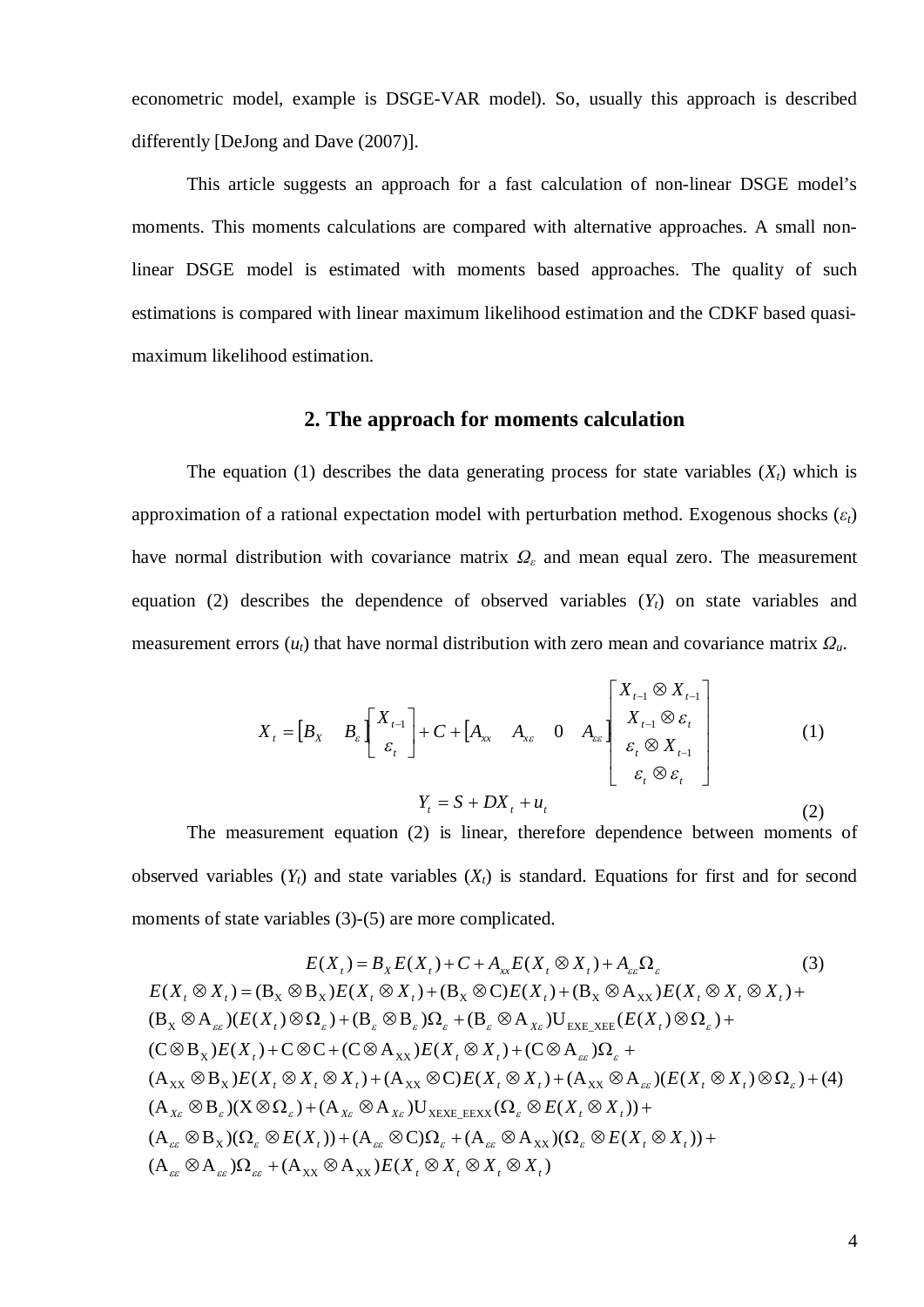$$
E(X_t \otimes X_{t-s}) = (B_X \otimes I_X)E(X_t \otimes X_{t-s+1}) + (C \otimes I_X)E(X_t) +
$$
  
\n
$$
(A_{xx} \otimes I_X)E(X_t \otimes X_t \otimes X_{t-s+1}) + (A_{\varepsilon\varepsilon} \otimes I_X) (\Omega_{\varepsilon} \otimes E(X_t))
$$
\n(5)

where  $\Omega_{\varepsilon_{\varepsilon}}$  is the fourth moment of vector  $\varepsilon_{t}$ ,  $I_{X}$  is identity matrix of the same size as state variables vector  $(X_t)$ ,  $U_{EXE \, XEE}$  and  $U_{XEXE \, EEXX}$  are permutation matrixes that describe dependence between vectors indicated in the subscript (equation (6) is an example):

$$
\varepsilon_t \otimes X_t \otimes \varepsilon_t = U_{EXE_XE} \left( X_t \otimes \varepsilon_t \otimes \varepsilon_t \right) \tag{6}
$$

The equation (7) shows matrix formula for calculation of the fourth moment (for  $\varepsilon_t$ ):

$$
vec(\Omega_{\varepsilon\varepsilon}; n_{\varepsilon}^4; l) = vec(vec(\Omega_{\varepsilon}; n_{\varepsilon}; n_{\varepsilon}) \otimes vec(\Omega_{\varepsilon}; n_{\varepsilon}^2; l) +
$$
  
\n
$$
vec(\Omega_{\varepsilon}; n_{\varepsilon}; n_{\varepsilon}) \otimes vec(\Omega_{\varepsilon}; n_{\varepsilon}; n_{\varepsilon}) + vec(\Omega_{\varepsilon}; n_{\varepsilon}; n_{\varepsilon}) \otimes vec(\Omega_{\varepsilon}; l; n_{\varepsilon}^2); n_{\varepsilon}^4; l)
$$
\n(7)

where  $n_{\epsilon}$  is the number of elements in the vector  $\varepsilon_t$ ,  $vec(M;n;m)$  is the vectorization function that transforms matrix M to matrix with n rows and m columns.

The solution of the equation (3) requires knowledge of vector's  $X_t$  second moment. The equation (4) for the second moment requires knowledge of the third and the fourth moments. So, it is impossible to solve these equations directly. There are some approaches for approximation of equation (3)-(5) solution. The key question is what to do with higher order moments. The first way is to approximate the higher order moments (normal distribution would be used for this approximation). The second way is to assume that the higher order moments are equal to zero.

Equations (8)-(9) are the formulas for the third and the fourth moments of normal distribution:

$$
E(X_t \otimes X_t \otimes X_t) = \mu_X \otimes \mu_X \otimes \mu_X + \Omega_X \otimes \mu_X +
$$
  
\n
$$
\mu_X \otimes \Omega_X + U_{X\mu X} \mu_X (\mu_X \otimes \Omega_X)
$$
  
\n
$$
E(X_t \otimes X_t \otimes X_t \otimes X_t) = \mu_X \otimes \mu_X \otimes \mu_X \otimes \mu_X + \Omega_X \otimes \mu_X \otimes \mu_X +
$$
  
\n
$$
U_{X\mu X\mu - \mu \mu XX} (\mu_X \otimes \mu_X \otimes \Omega_X) + U_{X\mu \mu X - \mu \mu XX} (\mu_X \otimes \mu_X \otimes \Omega_X) +
$$
  
\n
$$
U_{\mu X X\mu - \mu \mu XX} (\mu_X \otimes \mu_X \otimes \Omega_X) + U_{\mu X\mu X - \mu \mu XX} (\mu_X \otimes \mu_X \otimes \Omega_X) +
$$
  
\n
$$
\mu_X \otimes \mu_X \otimes \Omega_X + \Omega_{XX}
$$
\n(9)

where  $\mu_X$  is the first moment of a vector  $X_t$ ,  $\Omega_X$  is the second central moment of a vector  $X_t$ ,  $\Omega_{XX}$ is the fourth central moment of a vector  $X_t$ .

Equations (3)-(4) with normal approximation of the higher order moments are nonlinear

(in moments). Analytical solution of a large non-linear system is problematic. Thus numeric solution is required. The simple numeric method is used:

$$
\mu_{X,k+1} = B_X \mu_{X,k} + C + A_{xx} \mu_{XX,k} + A_{\varepsilon \varepsilon} \Omega_{\varepsilon}
$$
\n(10)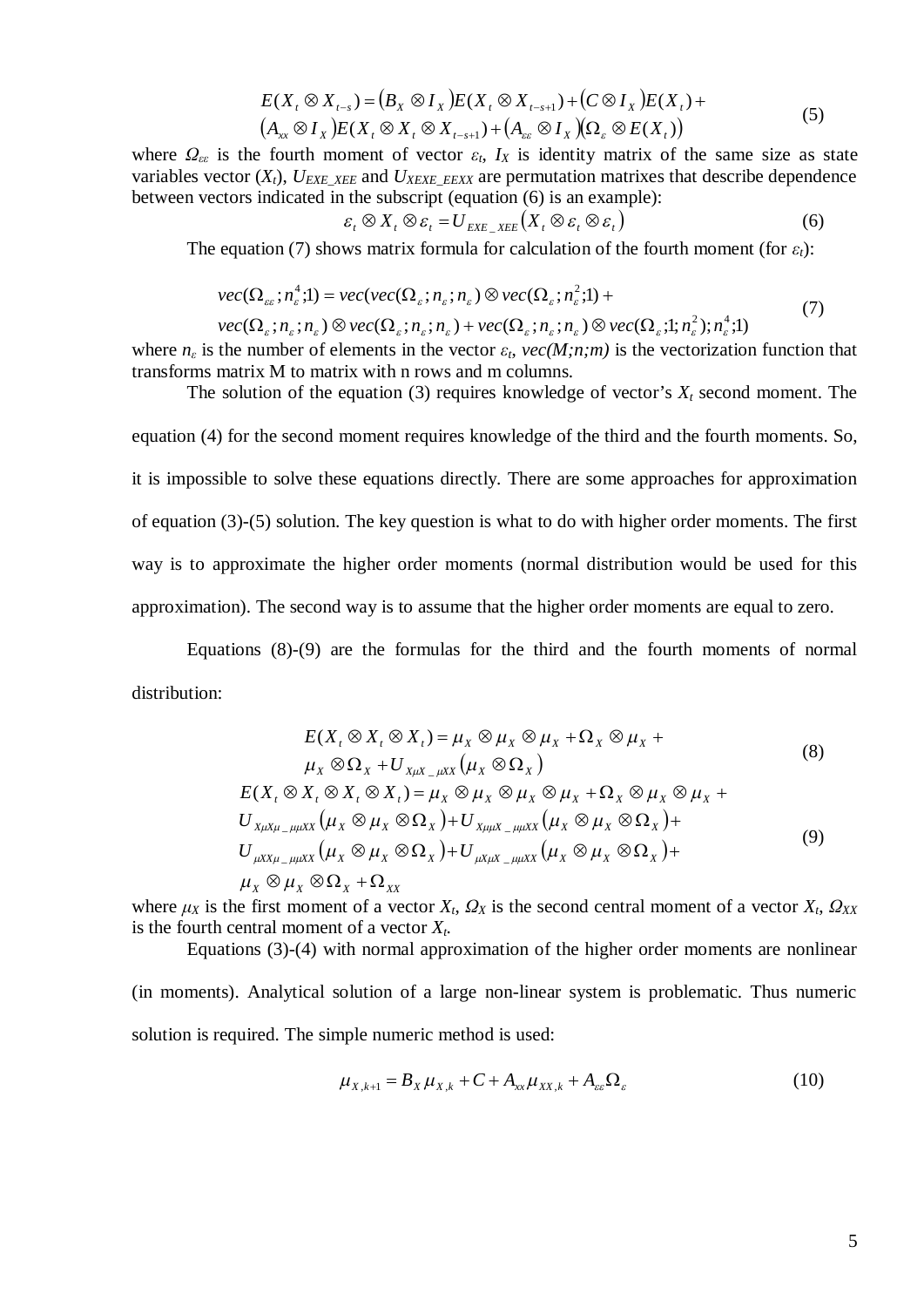$$
\mu_{XX,k+1} = (B_X \otimes B_X)\mu_{XX,k} + (B_X \otimes C)\mu_{X,k} + (B_X \otimes A_{XX})\mu_{XXX,k} +
$$
  
\n
$$
(B_X \otimes A_{\varepsilon\varepsilon})(\mu_{X,k} \otimes \Omega_{\varepsilon}) + (B_{\varepsilon} \otimes B_{\varepsilon})\Omega_{\varepsilon} + (B_{\varepsilon} \otimes A_{X\varepsilon})U_{EXE_XEE}(\mu_{X,k} \otimes \Omega_{\varepsilon}) +
$$
  
\n
$$
(C \otimes B_X)\mu_{X,k} + C \otimes C + (C \otimes A_{XX})\mu_{XX,k} + (C \otimes A_{\varepsilon\varepsilon})\Omega_{\varepsilon} +
$$
  
\n
$$
(A_{XX} \otimes B_X)\mu_{XXX,k} + (A_{XX} \otimes C)\mu_{XX,k} + (A_{XX} \otimes A_{\varepsilon\varepsilon})(\mu_{XX,k} \otimes \Omega_{\varepsilon}) +
$$
  
\n
$$
(A_{X\varepsilon} \otimes B_{\varepsilon})(\mu_{X,k} \otimes \Omega_{\varepsilon}) + (A_{X\varepsilon} \otimes A_{X\varepsilon})U_{XEXE_EEXX}(\Omega_{\varepsilon} \otimes \mu_{XX,k}) +
$$
  
\n
$$
(A_{\varepsilon\varepsilon} \otimes B_X)(\Omega_{\varepsilon} \otimes \mu_{X,k}) + (A_{\varepsilon\varepsilon} \otimes C)\Omega_{\varepsilon} + (A_{\varepsilon\varepsilon} \otimes A_{XX})(\Omega_{\varepsilon} \otimes \mu_{XX,k}) +
$$
  
\n
$$
(A_{\varepsilon\varepsilon} \otimes A_{\varepsilon\varepsilon})\Omega_{\varepsilon\varepsilon} + (A_{XX} \otimes A_{XX})\mu_{XXX,k}
$$

where  $\mu_{X,k}$ ,  $\mu_{XX,k}$ ,  $\mu_{XXX,k}$ ,  $\mu_{XXX,k}$  are the first, the second, the third and the fourth moments of a vector *Xt* after iteration *k*.

It should be noted that only a few iterations can be calculated due to computational costs.

It means that general properties of the convergence are less important. The numerical comparisons of moments and estimation based on them are made instead of it.

The equation (5) can be solved without numerical approximation (just with normal approximation of third moment of vector  $[X_t; X_{t-s}]$ ). This approach would be called the normal approximation of the higher than  $2<sup>nd</sup>$  moments (the NAHM2).

Alternative approach (where the higher order moments are zeros) is also used in this article. Due to lower computational costs the third moment of  $X_t$  can be calculated (large formula  $(12)$ ).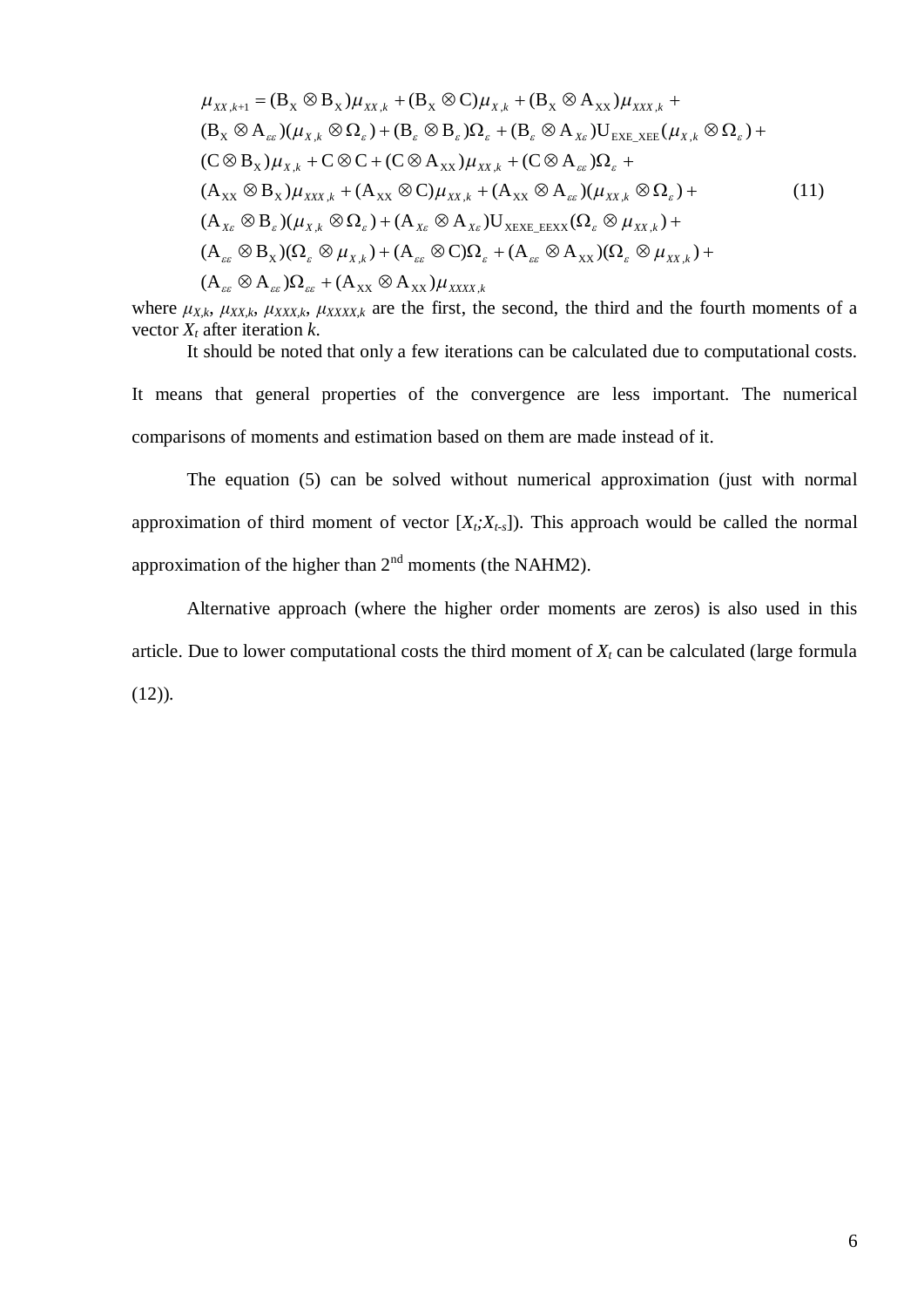$(\mathrm{C} \otimes \mathrm{A}_{\varepsilon \varepsilon} \otimes \mathrm{A}_{\mathrm{XX}}) (\Omega_{\varepsilon} \otimes \mu_{\mathrm{XX},k}) + (\mathrm{C} \otimes \mathrm{A}_{\varepsilon \varepsilon} \otimes \mathrm{A}_{\varepsilon \varepsilon}) \Omega_{\varepsilon \varepsilon} + (\mathrm{A}_{\mathrm{XX}} \otimes \mathrm{B}_{\mathrm{X}} \otimes \mathrm{C}) \mu_{\mathrm{XXX},k} +$  $(C \otimes A_{x_{\varepsilon}} \otimes A_{x_{\varepsilon}})U_{x_{\text{EXE\_EEXX}}}(\Omega_{\varepsilon} \otimes \mu_{xx_k}) + (C \otimes A_{\varepsilon \varepsilon} \otimes B_{x})(\Omega_{\varepsilon} \otimes \mu_{x_k}) + (C \otimes A_{\varepsilon \varepsilon} \otimes C)\Omega_{\varepsilon} +$  $(C \otimes A_{xx} \otimes A_{\varepsilon\varepsilon})(\mu_{xx,k} \otimes \Omega_{\varepsilon}) + (C \otimes A_{x\varepsilon} \otimes B_{\varepsilon})(\mu_{x,k} \otimes \Omega_{\varepsilon}) +$  $(C \otimes C \otimes A_{xx})\mu_{xx,k} + (C \otimes C \otimes A_{\alpha})\Omega_{\varepsilon} + (C \otimes A_{xx} \otimes B_{x})\mu_{xxx,k} + (C \otimes A_{xx} \otimes C)\mu_{xx,k} +$  $(C \otimes B_{\varepsilon} \otimes A_{x_{\varepsilon}}) U_{\text{EXE\_XEE}} (\mu_{X,k} \otimes \Omega_{\varepsilon}) + (C \otimes C \otimes B_{X}) \mu_{X,k} + C \otimes C \otimes C +$  $(C \otimes B_X \otimes A_{XX})\mu_{XXX, k} + (C \otimes B_X \otimes A_{\varepsilon \varepsilon})(\mu_{X, k} \otimes \Omega_{\varepsilon}) + (C \otimes B_{\varepsilon} \otimes B_{\varepsilon})\Omega_{\varepsilon}$  $(\mathsf{B}_{\varepsilon}\otimes \mathsf{A}_{\varepsilon_{\varepsilon}}\otimes \mathsf{A}_{\chi_{\varepsilon}})U_{\textup{eeexe\_xeeee}}(\mu_{\chi_{k}}\otimes \Omega_{\varepsilon_{\varepsilon}}) + (\mathbb{C}\otimes \mathsf{B}_{\chi}\otimes \mathsf{B}_{\chi})\mu_{\chi\chi_{k}} + (\mathbb{C}\otimes \mathsf{B}_{\chi}\otimes \mathbb{C})\mu_{\chi_{k}} +$  $(\textbf{B}_{\varepsilon}\otimes \textbf{A}_{\chi_{\varepsilon}}\otimes \textbf{A}_{\varepsilon_{\varepsilon}}) \textbf{U}_{\texttt{EXEEE\_XEEE}} (\mu_{\textbf{X},k}\otimes \Omega_{\varepsilon_{\varepsilon}}) + (\textbf{B}_{\varepsilon}\otimes \textbf{A}_{\varepsilon_{\varepsilon}}\otimes \textbf{B}_{\varepsilon}) \Omega_{\varepsilon_{\varepsilon}} +$  $(B_\varepsilon \otimes A_{x_\varepsilon} \otimes C) U_{\text{EXE\_XEE}} (\mu_{X,k} \otimes \Omega_\varepsilon) + (B_\varepsilon \otimes A_{x_\varepsilon} \otimes A_{XX}) U_{\text{EXEXX\_EEXXX}} (\Omega_\varepsilon \otimes \mu_{\text{XXX},k}) +$  $(\mathbf{B}_{\varepsilon}\otimes \mathbf{A}_{\mathbf{X}\mathbf{x}}\otimes \mathbf{A}_{\mathbf{X}\varepsilon})\mathbf{U}_{\mathbf{EXXXE}\_\mathbf{EEXXX}}(\mathbf{\Omega}_{\varepsilon}\otimes \mu_{\mathbf{XXX},k})+(\mathbf{B}_{\varepsilon}\otimes \mathbf{A}_{\mathbf{X}\varepsilon}\otimes \mathbf{B}_{\mathbf{X}})\mathbf{U}_{\mathbf{EXEX}\_\mathbf{EEXX}}(\mathbf{\Omega}_{\varepsilon}\otimes \mu_{\mathbf{XX},k})+$  $(\mathsf{B}_{\varepsilon}\otimes\mathbb{C}\otimes\mathsf{A}_{\chi_{\varepsilon}})\mathsf{U}_{\textnormal{EXE\_XEE}}(\mu_{\chi_{,k}}\otimes\Omega_{\varepsilon}) + (\mathsf{B}_{\varepsilon}\otimes\mathsf{A}_{\textnormal{XX}}\otimes\mathsf{B}_{\varepsilon})\mathsf{U}_{\textnormal{EXXE\_EEXX}}(\Omega_{\varepsilon}\otimes\mu_{\textnormal{XX},k}) +$  $(\textbf{B}_{\varepsilon}\otimes \textbf{B}_{\varepsilon}\otimes \textbf{C})\Omega_{\varepsilon}+(\textbf{B}_{\varepsilon}\otimes \textbf{B}_{\varepsilon}\otimes \textbf{A}_{\chi\chi})(\Omega_{\varepsilon}\otimes \mu_{\chi\chi,k})+(\textbf{B}_{\varepsilon}\otimes \textbf{B}_{\varepsilon}\otimes \textbf{A}_{\varepsilon\varepsilon})\Omega_{\varepsilon\varepsilon}+(\textbf{B}_{\varepsilon}\otimes \textbf{C}\otimes \textbf{B}_{\varepsilon})\Omega_{\varepsilon}+\textbf{B}_{\varepsilon}\otimes \textbf{A}_{\varepsilon\chi})\Omega_{\v$  $(B_\varepsilon\otimes B_\chi\otimes A_{\chi_\varepsilon})U_{\text{EXXE\_EEXX}}(\Omega_\varepsilon\otimes \mu_{\text{XX},k}) + (B_\varepsilon\otimes B_\varepsilon\otimes B_\chi)(\Omega_\varepsilon\otimes \mu_{\text{X},k}) +$  $(B_X \otimes A_{\varepsilon \varepsilon} \otimes A_{\varepsilon \varepsilon}) (\mu_{X,k} \otimes \Omega_{\varepsilon \varepsilon}) + (B_{\varepsilon} \otimes B_X \otimes B_{\varepsilon}) U_{\varepsilon X E\_X E E} (\mu_{X,k} \otimes \Omega_{\varepsilon}) +$  $(\text{B}_{\text{X}}\otimes \text{A}_{\text{\tiny \it ex}}\otimes \text{C})(\mu_{\text{X},k}\otimes \Omega_{\text{\tiny \it e}})+(\text{B}_{\text{X}}\otimes \text{A}_{\text{\tiny \it xe}}\otimes \text{A}_{\text{XX}})\text{U}_{\text{XEEXX\_EEXXX}}(\Omega_{\text{\tiny \it e}}\otimes \mu_{\text{XXX},k})+$  $(B_X\otimes A_{X_{\mathcal{E}}}\otimes A_{X_{\mathcal{E}}})U_{\text{XXEXE\_EEXXX}}(\Omega_{\mathcal{E}}\otimes \mu_{\text{XXX},k}) + (B_X\otimes A_{\mathcal{E}}\otimes B_X)U_{\text{XEEX\_EEXX}}(\Omega_{\mathcal{E}}\otimes \mu_{\text{XX},k}) +$  $(B_X \otimes A_{XX} \otimes A_{\varepsilon \varepsilon})(\mu_{XXX, k} \otimes \Omega_{\varepsilon}) + (B_X \otimes A_{X\varepsilon} \otimes B_{\varepsilon})(\mu_{XX, k} \otimes \Omega_{\varepsilon}) +$  $(B_X \otimes C \otimes C)\mu_{X,k} + (B_X \otimes C \otimes A_{XX})\mu_{XXX,k} + (B_X \otimes C \otimes A_{\varepsilon\varepsilon})(\mu_{X,k} \otimes \Omega_{\varepsilon}) + (B_X \otimes A_{XX} \otimes C)\mu_{XXX,k}$  $(\mathsf{B}_\chi\otimes\mathsf{B}_\varepsilon\otimes\mathsf{B}_\varepsilon)(\mu_{\chi_k}\otimes\Omega_\varepsilon)+(\mathsf{B}_\chi\otimes\mathsf{B}_\varepsilon\otimes\mathsf{A}_{\chi_\varepsilon})\mathsf{U}_{\text{XEXE\_EEXX}}(\Omega_\varepsilon\otimes\mu_{\text{XX},k})+(\mathsf{B}_\chi\otimes\mathsf{C}\otimes\mathsf{B}_\chi)\mu_{\text{XX},k}$  $\mu_{\text{XXX},k+1} = (B_x \otimes B_x \otimes B_x) \mu_{\text{XXX},k} + (B_x \otimes B_x \otimes C) \mu_{\text{XXX},k} + (B_x \otimes B_x \otimes A_{\varepsilon \varepsilon}) (\mu_{\text{XXX},k} \otimes \Omega_{\varepsilon}) +$ (12)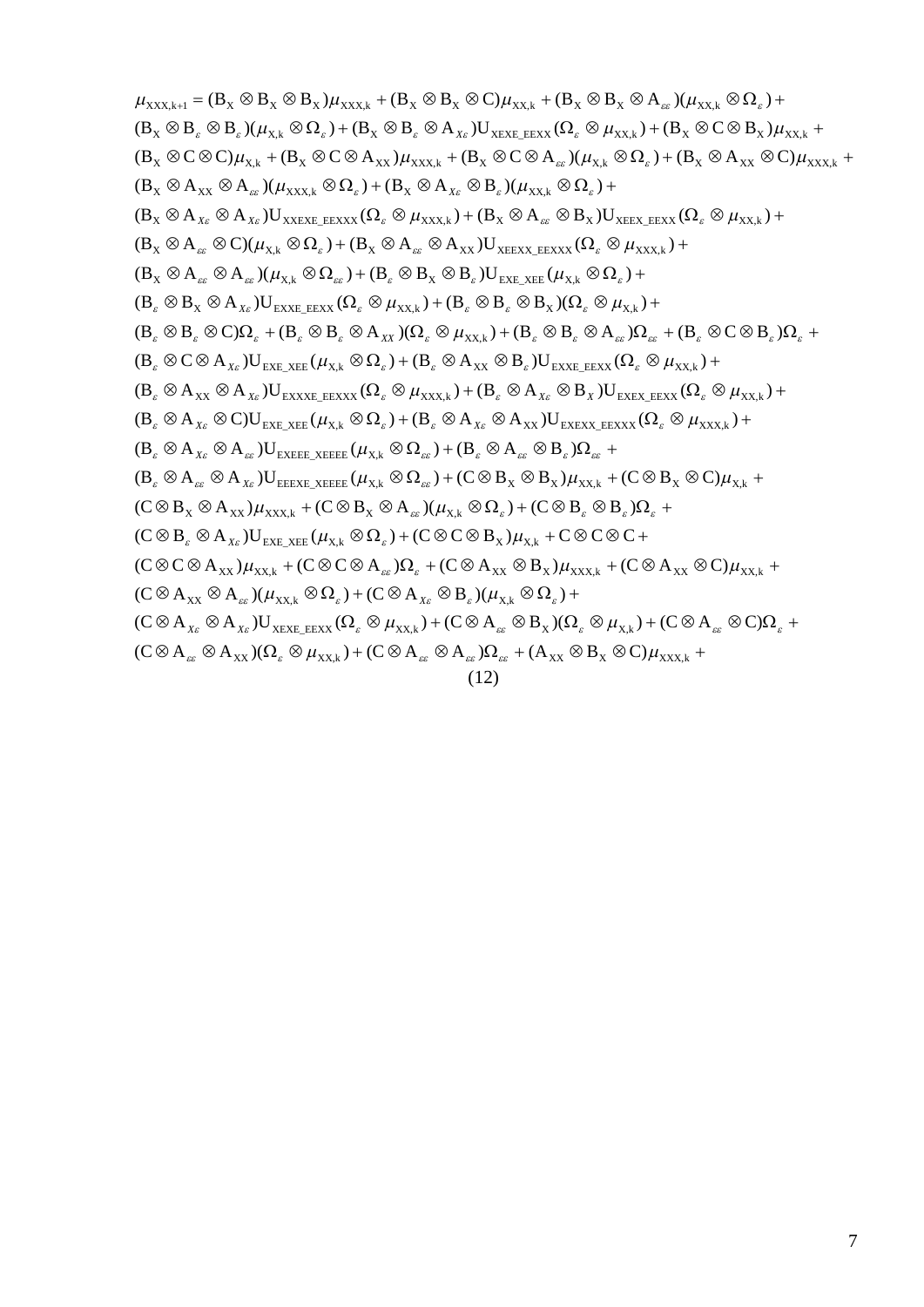$$
+ (A_{XX} \otimes B_x \otimes A_{ac})(\mu_{XXXk} \otimes \Omega_z) + (A_{XX} \otimes B_z \otimes B_z)(\mu_{XXXk} \otimes \Omega_z) +\n(A_{XX} \otimes B_z \otimes A_{xc})U_{XXEXE, EEXXX}} (\Omega_z \otimes \mu_{XXXk}) + (A_{XX} \otimes C \otimes B_x) \mu_{XXXk} +\n(A_{XX} \otimes C \otimes C) \mu_{XXXk} + (A_{XX} \otimes C \otimes A_{ac})(\mu_{XXXk} \otimes \Omega_z) + (A_{XX} \otimes A_x \otimes B_z)(\mu_{XXXk} \otimes \Omega_z) +\n(A_{XX} \otimes A_{ac} \otimes B_x)U_{XXEE, EEXXX}} (\Omega_z \otimes \mu_{XXXk}) + (A_{XX} \otimes A_{ac} \otimes C)(\mu_{XXk} \otimes \Omega_z) +\n(A_{XX} \otimes A_{ac} \otimes A_{ac})(\mu_{XXk} \otimes \Omega_{ca}) + (A_{Xc} \otimes B_x \otimes B_z)U_{XEXE, EEXXX}} (\Omega_z \otimes \mu_{XXXk}) +\n(A_{Xc} \otimes B_x \otimes A_{Xc})U_{XEXKE, EEXXX}} (\Omega_z \otimes \mu_{XXXk}) + (A_{Xc} \otimes B_z \otimes B_x)U_{XEXE, EEXXX}} (\Omega_z \otimes \mu_{XXXk}) +\n(A_{Xc} \otimes B_z \otimes A_{ac})(\mu_{Xk} \otimes \Omega_z) + (A_{Xc} \otimes C \otimes B_z)(\mu_{Xk} \otimes B_z)U_{XEXKE, EEXXX}} (\Omega_z \otimes \mu_{XXXk}) +\n(A_{Xc} \otimes A_{Xc})U_{XEXEE, EEXXX}} (\Omega_z \otimes \mu_{XXXk}) + (A_{Xc} \otimes A_{XX} \otimes B_z)U_{XEXKE, EEXXX}} (\Omega_z \otimes \mu_{XXXk}) +\n(A_{Xc} \otimes A_{Xc} \otimes B_x)U_{XEXKE, EEXXX}} (\Omega_z \otimes \mu_{XXXk}) + (A_{Xc} \otimes A_{Xc} \otimes B_z)(\mu_{Xk} \otimes \Omega_{ca}) +\n(A_{Xc} \otimes A_{ac} \otimes A_{ac})U_{XEXKE, EEXXX}} (\Omega_{ca} \otimes \mu_{XXXk}) + (A_{ac} \otimes B_x \otimes B_z
$$

The equation for the third moment (with zero higher moments) is linear in the moments of state variables  $X_t$ , but it is a large scale equation. Equation for the second moments is Lyapunov equation and there are special algorithms for solving it. The equation for the third moments is large and there are no special algorithms (which use specific structure of matrixes) for solving it. This is why the same iteration algorithm is used for moments calculation. This approach would be called the zero approximation of the higher than 3 moments (the ZAHM3). The case with zero approximation of the higher than the second moment is calculated too (the ZAHM2). It should be noted that difference between the NAHM2 and the ZAHM2 is 3 of 20 sum components in the dispersion formula (11).

The suggested approaches use properties of exogenous shocks  $(\varepsilon_t)$  normal distribution for calculation of exogenous shocks higher moments. It means that these approaches can be easily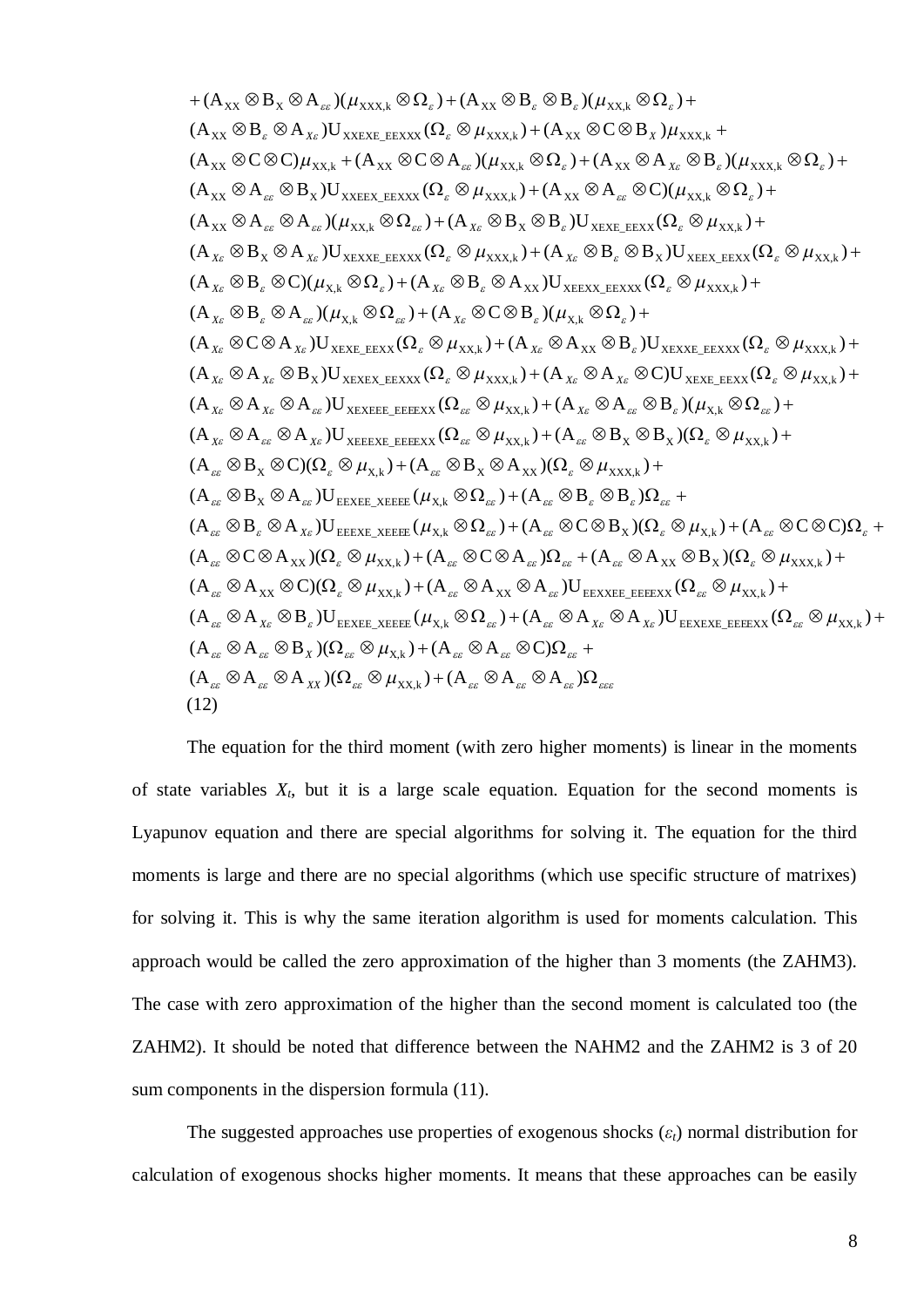modified for other distribution of exogenous shocks. However, an approximation of a rational expectation model with the perturbation method (1) can have infinite unconditional moments if shocks have heavier tails such as t-distribution. The reason is following: t-distribution has infinite higher moments (depending on degrees of freedom); formula (1) means that  $X_t$  depend on  $(\varepsilon_t)^2$ ,  $(\varepsilon_{t-1})^4$ ,  $(\varepsilon_{t-2})^8$  and so on. Thus, the suggested approaches can be modified for non-normal distribution of exogenous shocks, if all moments of this distribution are finite.

# **3. Comparison techniques**

Finance is one of those areas where linear approximation of DSGE models is unsuitable. Therefore a finance model is used here for comparing different estimation approaches. The same model as [Ivashchenko (2013)] is used (but with additional observed variables). Households maximize the expected utility function (13) with budget constraint (14). There are 3 types of an expenditure: consumption (Ct) with exogenous price  $(Z_{P,t})$ , one period bonds  $(B_t)$ , and stocks  $(X_t)$ , the price of which is  $S_t$ . There are 3 sources of income: exogenous income  $(S_t Z_t)$ , bonds with interest that were bought one period ago  $(R_{t-1}, B_{t-1})$ , and stocks with dividend that were bought one period ago  $(X_{t-1}(S_t+D_t))$ .

$$
E_0 \sum_{t=0}^{\infty} \beta^t \frac{(C_t)^{\gamma}}{\gamma} \to \max_{C, B; X}
$$
  
\n
$$
Z_{P,t}C_t + B_t + X_t S_t = R_{t-1}B_{t-1} + X_{t-1}(S_t + D_t) + S_t Z_{I,t}
$$
\n(13)

This model suggests that dividend growth is exogenous (15), the bond amount is set by government (16), and amount of stocks is equal to 1 (17).

$$
\frac{D_t}{D_{t-1}} = Z_{D,t}
$$
\n(15)

$$
B_t = Z_{B,t} S_t \tag{16}
$$

$$
X_t = 1\tag{17}
$$

The model (13)-(17) is transformed into (18)-(22) where stationarized variables are used. Table 1 shows the relation between the original and stationarized variables.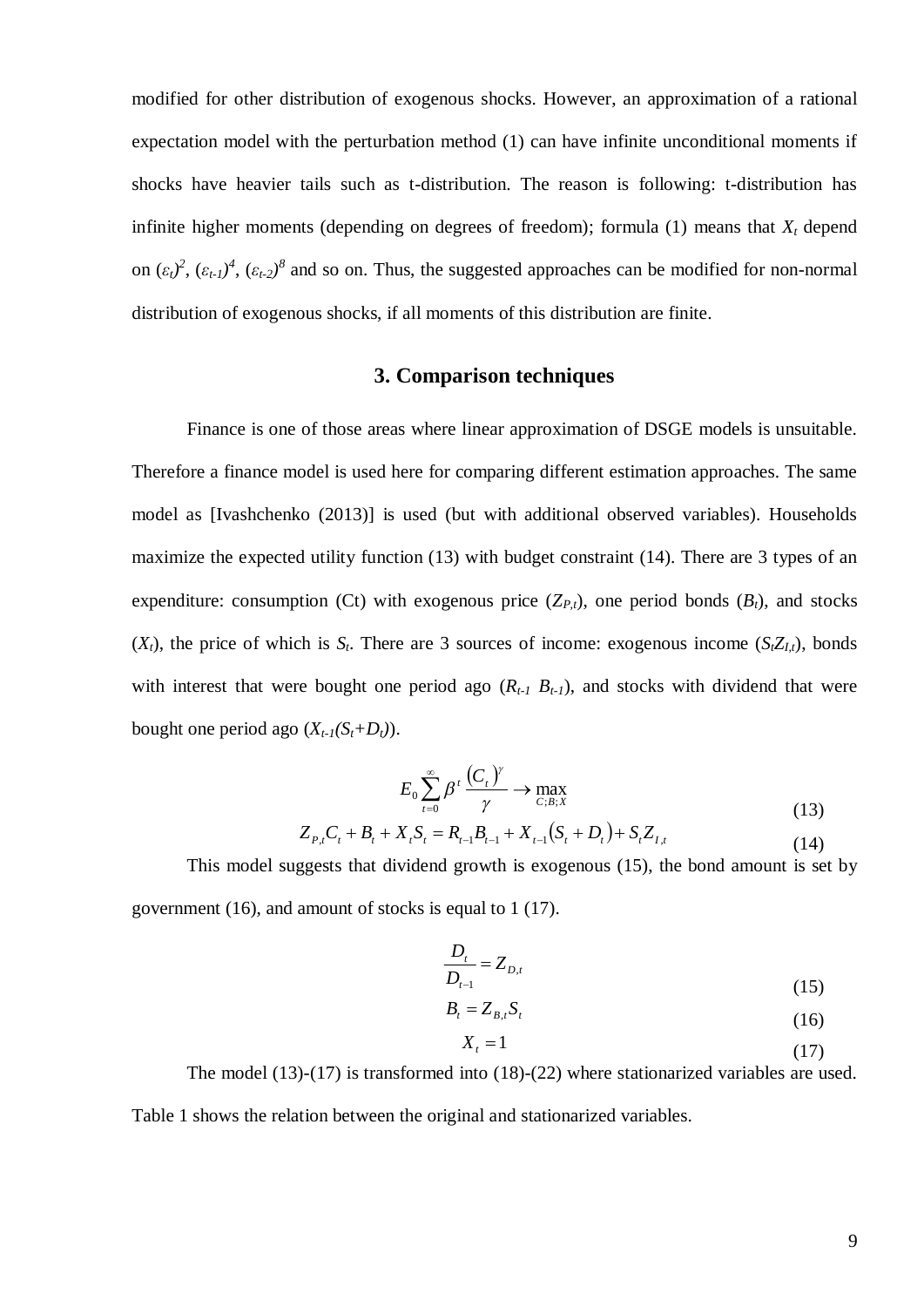| <b>TABLE 1. The DSGE model variables</b> |                                                                                                                            |                                           |  |  |  |  |
|------------------------------------------|----------------------------------------------------------------------------------------------------------------------------|-------------------------------------------|--|--|--|--|
| Variable                                 | Description                                                                                                                | Stationary variable                       |  |  |  |  |
| $B_t$                                    | Value of bonds bought by households at period t                                                                            | $b_t = B_t / S_t$                         |  |  |  |  |
| $C_t$                                    | Consumption at time t                                                                                                      | $\overline{c_t} = \ln(Z_{P,t} C_t / S_t)$ |  |  |  |  |
| $D_t$                                    | Dividends at time t                                                                                                        | $d_{t} = \ln(D_{t}/S_{t})$                |  |  |  |  |
| $R_t$                                    | Interest rate at time t                                                                                                    | $r_t = \ln(R_t)$                          |  |  |  |  |
| $S_t$                                    | Price of stocks at time t                                                                                                  | $s_t = \ln(S_t / S_{t-1})$                |  |  |  |  |
| $X_t$                                    | Amount of stocks bought by households at period t                                                                          | $x_t = X_t$                               |  |  |  |  |
| $\Lambda_t$                              | Lagrange multiplier corresponding to budget<br>restriction of households at period t                                       | $\lambda_i = \Lambda_i$                   |  |  |  |  |
| $Z_{A,B,t}$                              | Exogenous process corresponding to near-<br>rationality of households with their bond position                             | $Z_{A,B,t} = Z_{A,B,t}$                   |  |  |  |  |
| $Z_{A,C,t}$                              | Exogenous process corresponding to near-<br>rationality of households with their consumption                               | $Z_{A,C,t} = Z_{A,C,t}$                   |  |  |  |  |
| $Z_{A,S,t}$                              | Exogenous process corresponding to near-<br>rationality of households with their stocks position                           | $Z_{A.C.t} = Z_{A.C.t}$                   |  |  |  |  |
| $Z_{B,t}$                                | Exogenous process corresponding to bond amount<br>sold by the government                                                   | $Z_{B,t} = Z_{B,t}$                       |  |  |  |  |
| $Z_{D,t}$                                | Exogenous process corresponding to growth of<br>dividends                                                                  | $Z_{D,t} = Z_{D,t}$                       |  |  |  |  |
| $Z_{I,t}$                                | Exogenous process corresponding to income of<br>households                                                                 | $z_{T,t} = Z_{T,t}$                       |  |  |  |  |
| $Z_{P,t}$                                | Exogenous process corresponding to price level                                                                             | $z_{P,t} = \ln(Z_{P,t}/Z_{P,t-1})$        |  |  |  |  |
|                                          | $\sum_{I\subset I} \sum_{j=0}^{\infty} \frac{\gamma \sum_{i=0}^{j} (s_i - z_{P,i})}{\gamma} \left(e^{c_i}\right)^{\gamma}$ |                                           |  |  |  |  |

$$
E_0 \sum_{t=0}^{\infty} \beta^t e^{\gamma \sum_{i=0}^{(\mathcal{S}_i - z_{P,i})} \frac{\left(e^{c_i}\right)^{\gamma}}{\gamma}} \to \max_{c; b; x}
$$
(18)

$$
e^{c_t} + b_t + x_t = e^{r_{t-1} - s_t}b_{t-1} + x_{t-1}(1 + e^{d_t}) + z_{I,t}
$$
\n(19)

$$
d_t - d_{t-1} + s_t = z_{D,t} \tag{20}
$$

$$
b_t = z_{B,t} \tag{21}
$$

$$
x_t = 1\tag{22}
$$

The optimal conditions of (18)-(19) problems with additional exogenous processes (*zA,S,t, zA,B,t, zA,C,t*) are the following:

$$
e^{\lambda_{t} + z_{A,S,t}} = E_{t} e^{\lambda_{t+1} + \ln(\beta) + \gamma \left(s_{t+1} - z_{P,t+1}\right)} \left(1 + e^{d_{t+1}}\right)
$$
(23)

$$
e^{\lambda_{t} + z_{A,B,t}} = E_{t} e^{\lambda_{t+1} + r_{t} - s_{t+1} + \ln(\beta) + \gamma \left(s_{t+1} - z_{P,t+1}\right)}
$$
\n(24)

$$
\gamma c_t = \lambda_t + c_t + z_{A,C,t} \tag{25}
$$

An additional exogenous process (*zA,S,t, zA,B,t, zA,C,t*) can be interpreted as near-rational households (these processes have zero mean). Another interpretation is a compensation of approximation errors (these processes allows the use of a linear approximation for parameter estimation). All the exogenous processes are AR(1) with the following parameterization: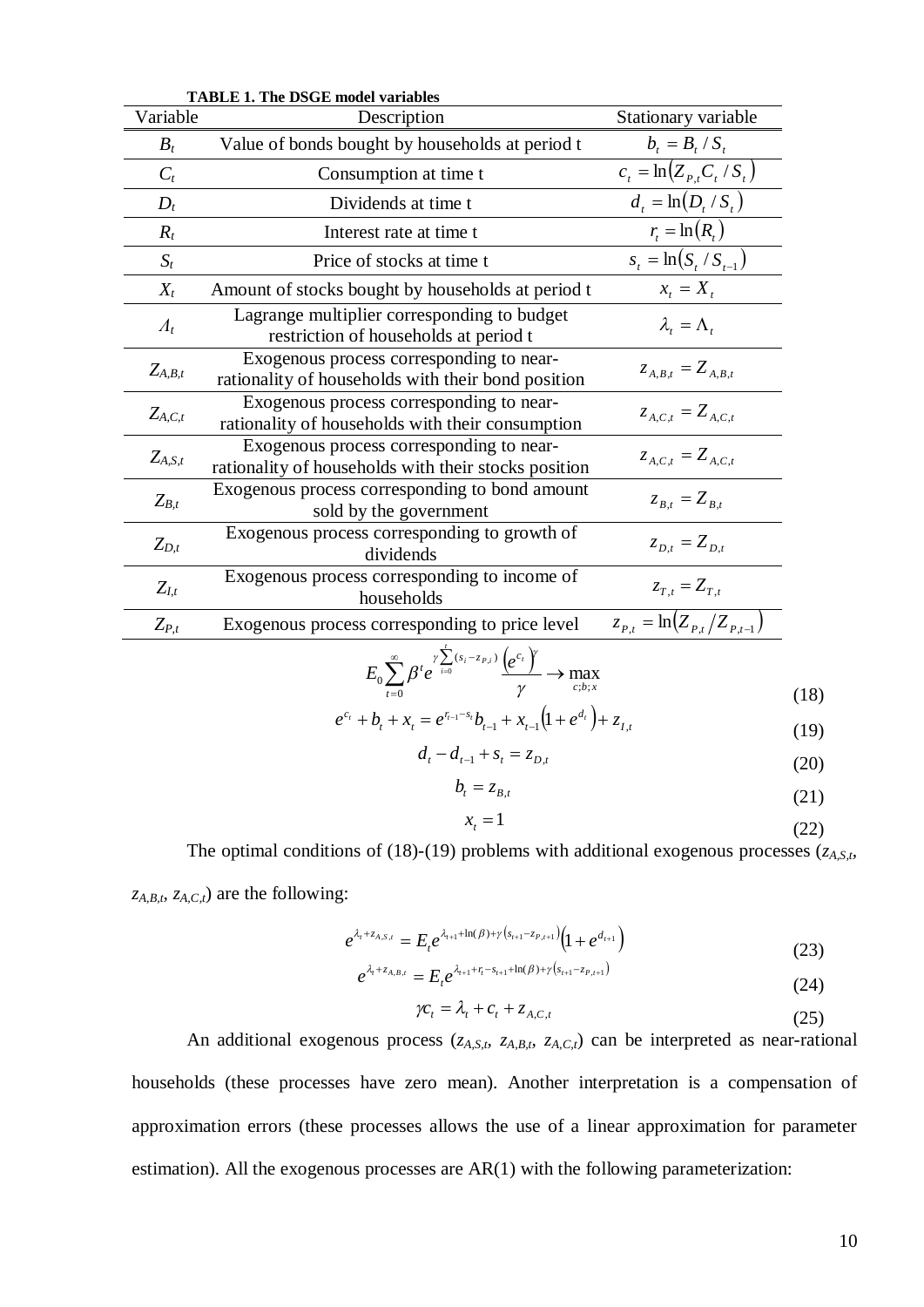$$
z_{*,t} = \eta_{0,*,t} (1 - \eta_{1,*,t}) + \eta_{1,*,t} z_{*,t-1} + \varepsilon_{*,t}
$$
\n
$$
(26)
$$

The model parameters are estimated with indirect inference approach (DSGE-VAR with 4 lags and 5 iterations with zero higher than second moments). Monthly data (Average rate on 1 month certificates of deposit; MSCI USA price return; MSCI USA gross return; personal consumption expenditures; compensation of employees) from January 1975 till December 2012 is used. Estimated values are used for generating observations.

The following two approaches are used for comparison of the moments estimation techniques. The first of them is a comparison of moments approximations with a usual simulation based approach for moment's calculation (it should be more accurate in case of a large sample simulation). The second approach is a comparison of estimation error (generation of the observed variables by the DSGE model and the estimation of models with different moments based approaches).

The DSGE model is simulated for 100 000 observations. The moments are calculated. This procedure is repeated 10 times. Mean and standard deviation of the moments are reported. Deviations from this moment's mean (errors) are reported for each approach.

The following procedure is used for comparison of the estimation results:

- 1. Generation of 400 observations (600 and drop of the first 200 observations) from the secondorder approximation of model
- 2. Parameters estimation by different approaches (linear maximum likelihood; the CDKF based maximum likelihood; the indirect inference maximum likelihood and the GMM with different moment's calculation approaches). The true values of parameters are used as the initial values.
- 3. Steps 1-2 are repeated 100 times.

The indirect inference maximum likelihood is DSGE-VAR (with infinite weight of prior parameter) maximum likelihood estimation (Del Negro and Schorfheide (2004)). The Newey-West estimator (with window equal  $7 \approx 4(T/100)^{2/9}$ ) is used for calculation of moments variance for the GMM [Hamilton (1994)].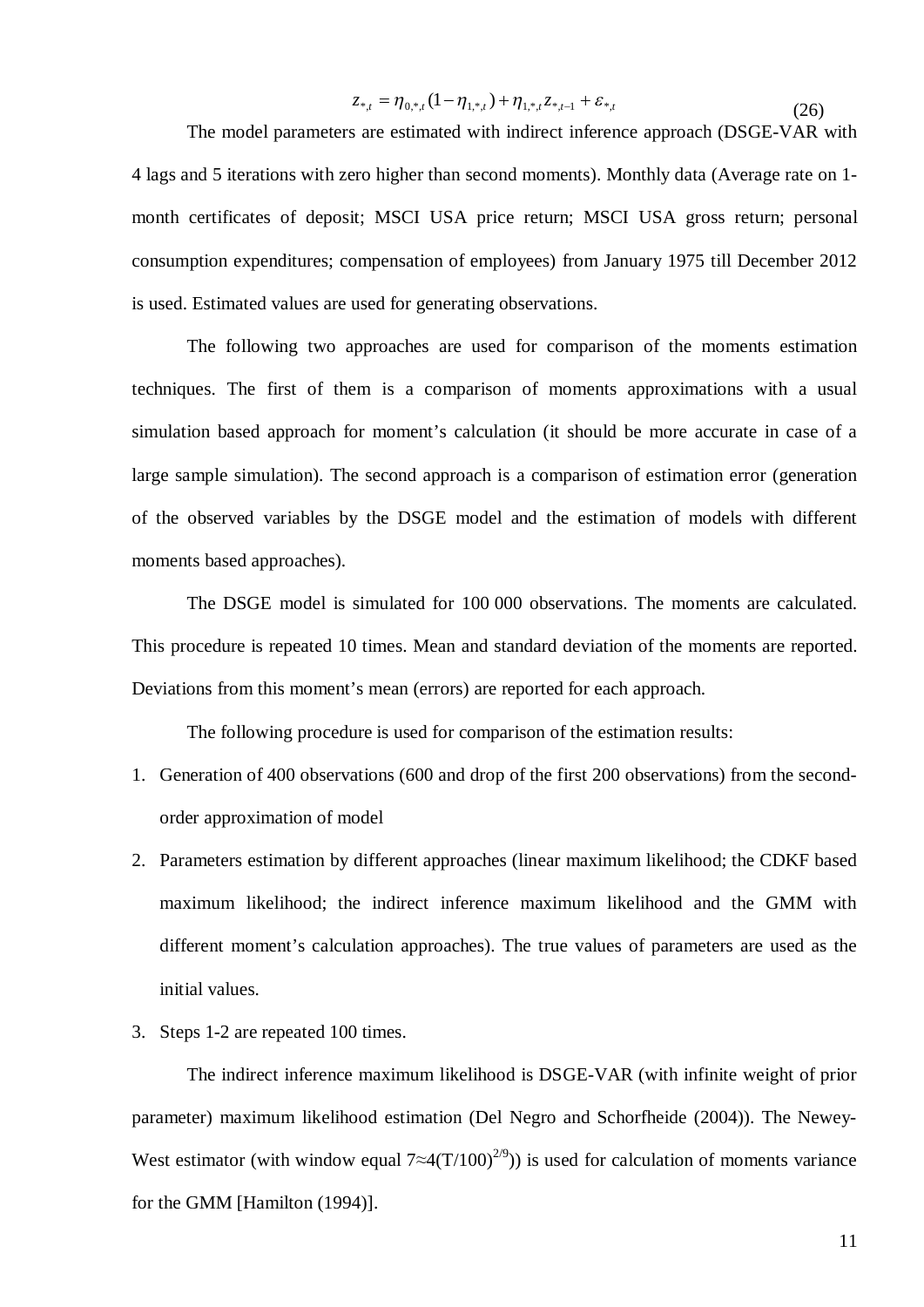The CDKF is used as a benchmark nonlinear estimation technique because it has advantage over other approaches (in terms of speed with appropriate quality) that are well known in DSGE literature [Andreasen (2008), Ivashchenko (2013)].

# **4. The results**

Table 2 shows the results of moment's estimation. All approaches have very high errors after the first iteration, but these errors greatly decrease after the second iteration (to the same level for each approach). The errors after 5 and 10 iterations are very close that indicates fast convergence. It should be noted that the errors of all approaches are close to errors of mean over 100 000 sample (for the most of the moments errors are smaller than standard deviation). This indicates a very high quality of such simple moment approximations. Thus suggested approaches produce more accurate estimation of the moments than existing approach (simulation) and require less computer time (14 sec. for simulation and less than 1 second for the NAHM2 and the ZAHM2). The quality of the NAHM2 and the ZAHM3 is almost the same. The quality of the ZAHM2 is 3-4 times worse after 5-10 iterations.

It should be noted that the RMSE of all moments for the ZAHM2 with 10 iterations is a little bit worse than ones with 5 iterations. A more detailed view shows that RMSE of the first moments are much smaller for 10 iterations case, but RMSE of second moments is a little bit higher for 10 iterations case. There are only 5 first moments and 115 second moments (including all 4 lags); therefore influence of the second moments is higher for the RMSE of all moments. This difference can be more important for the GMM approach due to smaller variance of the second moments (which means higher weight of second moments). This effect can be important for the NAHM2 and the ZAHM3 because there are a few moments that have higher errors in 10 iterations case than in 5 iterations case (it can make score function of the GMM with 5 iterations better than with 10 iterations for some weight matrixes).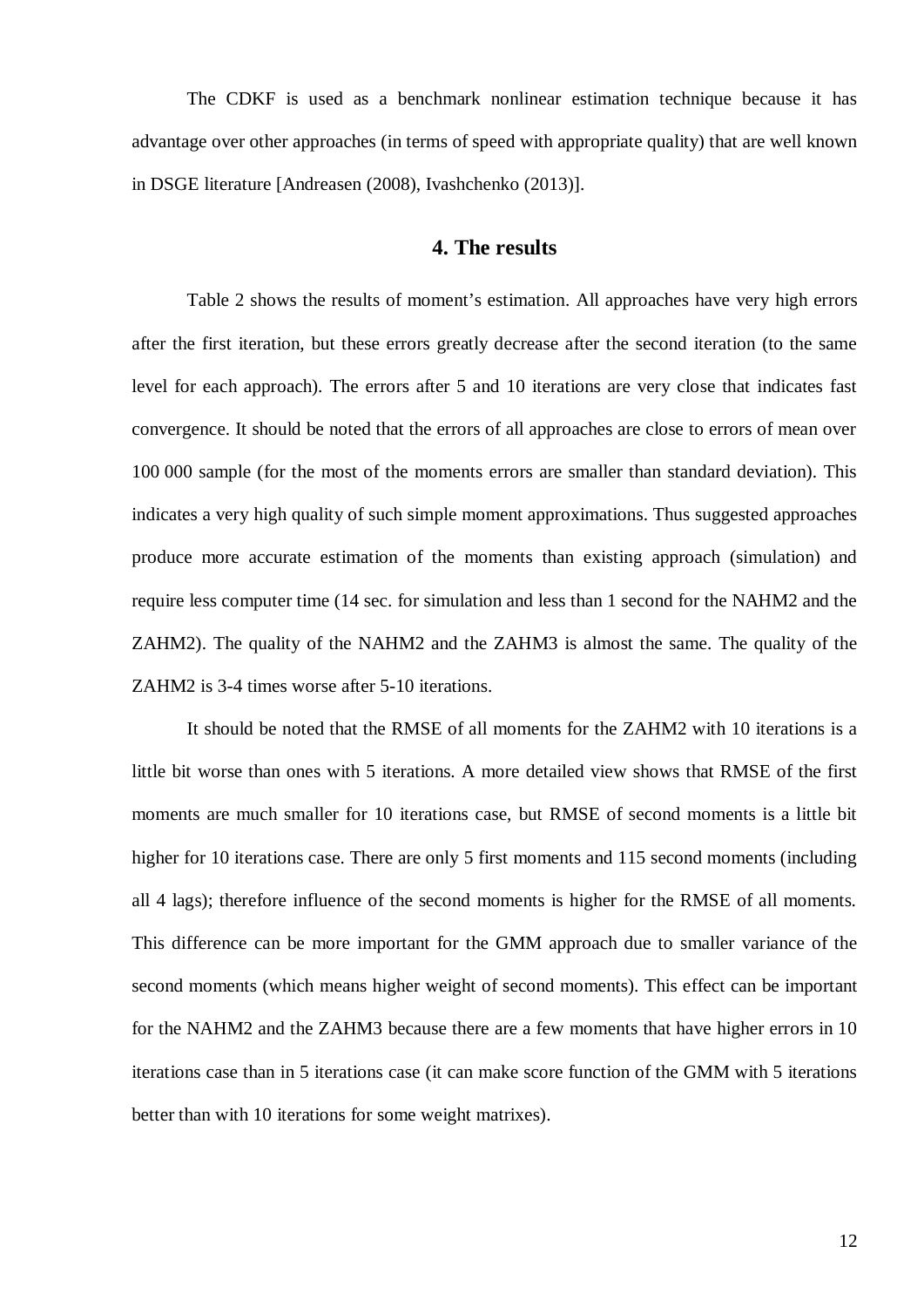| iteration<br>$\boldsymbol{2}$<br>5<br>$\sqrt{2}$<br>10<br>1<br>1<br>number<br>9.32E-03<br>1.76E-04<br>$-1.92E-01$<br>8.18E-04<br>1.99E-05<br>1.89E-05<br>$-1.92E-01$<br>8.18E-04<br>$obs\_pp$<br>1.70E-04<br>$-1.92E-01$<br>8.71E-04<br>7.53E-05<br>7.42E-05<br>$-1.92E-01$<br>8.71E-04<br>1.57E-02<br>obs_pg<br>1.69E-02<br>6.56E-05<br>7.51E-04<br>$-3.99E-05$<br>8.72E-06<br>7.51E-04<br>$-3.99E-05$<br>4.99E-06<br>$obs_r$<br>9.32E-03<br>1.76E-04<br>$-5.88E-02$<br>First<br>$-1.46E-01$<br>8.04E-04<br>1.66E-05<br>$-5.88E-02$<br>$-1.46E-01$<br>$obs_c$<br>9.32E-03<br>1.76E-04<br>$-1.92E-01$<br>8.19E-04<br>2.02E-05<br>1.92E-05<br>$-1.92E-01$<br>8.18E-04<br>$obs_i$<br>1.98E-05<br>$-4.05E-02$<br>1.55E-05<br>5.96E-06<br>4.76E-05<br>3.09E-03<br>5.98E-06<br>$-4.05E-02$<br>$obs\_pp$<br>3.22E-03<br>$-4.30E-02$<br>7.74E-06<br>2.11E-05<br>3.66E-05<br>7.75E-06<br>$-4.30E-02$<br>6.77E-05<br>obs_pg<br>2.90E-04<br>2.21E-06<br>2.48E-05<br>$-1.51E-06$<br>2.69E-07<br>1.42E-07<br>2.48E-05<br>$-1.36E-06$<br>$obs_r$<br>Second<br>2.15E-03<br>1.45E-05<br>$-5.30E-03$<br>$-2.85E-02$<br>$-8.35E-04$<br>$-8.07E-04$<br>$-4.84E-03$<br>$-2.41E-02$<br>$obs_c$<br>6.11E-03<br>2.39E-05<br>1.25E-05<br>2.29E-05<br>$-4.05E-02$<br>$-9.33E-06$<br>1.25E-05<br>$-4.05E-02$<br>$obs_i$<br>8.87E-05<br>7.13E-06<br>$-3.42E-03$<br>1.90E-05<br>4.11E-08<br>3.29E-08<br>$-3.44E-03$<br>1.23E-06<br>obs_pp<br>Second lagged<br>2.35E-04<br>8.35E-06<br>$-6.15E-03$<br>3.20E-05<br>1.92E-06<br>1.89E-06<br>$-6.17E-03$<br>1.43E-05<br>$obs_p$ g<br>2.90E-04<br>2.21E-06<br>2.56E-05<br>$-1.37E-06$<br>2.80E-07<br>1.53E-07<br>2.55E-05<br>$-1.39E-06$<br>$obs_r$<br>5.89E-04<br>1.00E-05<br>$-9.48E - 03$<br>4.50E-03<br>4.15E-04<br>3.86E-04<br>$-8.57E-03$<br>$-1.35E-03$<br>$obs_c$<br>$obs_i$<br>6.41E-05<br>1.06E-05<br>$-3.42E-03$<br>3.16E-05<br>$-5.22E-06$<br>$-5.20E-06$<br>$-3.44E-03$<br>1.14E-05<br>RMSE of first moments<br>6.54E-02<br>3.62E-04<br>3.61E-05<br>6.54E-02<br>1.51E-01<br>1.51E-01<br>RMSE of second moments<br>2.58E-02<br>5.80E-03<br>1.79E-04<br>1.75E-04<br>2.58E-02<br>5.18E-03<br>RMSE of second lagged moments (1<br>1.13E-02<br>1.77E-03<br>9.15E-05<br>8.46E-05<br>1.03E-02<br>1.04E-03<br>lag)<br>RMSE of all second moments (4 lags)<br>1.29E-02<br>2.87E-03<br>9.02E-05<br>8.71E-05<br>1.27E-02<br>2.55E-03<br>RMSE of all moments<br>3.22E-02<br>1.31E-02<br>1.13E-04<br>8.57E-05<br>3.22E-02<br>1.31E-02<br>TABLE 2 (continued). The DSGE model moments estimation<br>ZAHM3<br>ZAHM2<br>Std<br>Mean<br>iteration<br>5<br>5<br>$10\,$<br>$\overline{2}$<br>$\mathbf{1}$<br>10<br>number<br>2.01E-05<br>$-1.92E-01$<br>8.18E-04<br>1.89E-05<br>2.02E-05<br>1.89E-05<br>9.32E-03<br>1.76E-04<br>obs_pp<br>7.52E-05<br>7.40E-05<br>$-1.92E-01$<br>8.71E-04<br>7.56E-05<br>7.42E-05<br>1.57E-02<br>1.70E-04<br>obs_pg<br>8.60E-07<br>5.88E-07<br>7.51E-04<br>$-3.99E-05$<br>8.87E-06<br>6.73E-06<br>1.69E-02<br>6.56E-05<br>$obs_r$<br>$-5.88E-02$<br>$-1.97E-04$<br>1.90E-05<br>$-1.46E-01$<br>$-1.41E-03$<br>1.84E-05<br>First<br>9.32E-03<br>1.76E-04<br>$obs_c$<br>2.04E-05<br>$-1.92E-01$<br>8.18E-04<br>1.92E-05<br>2.05E-05<br>1.92E-05<br>9.32E-03<br>1.76E-04<br>$obs_i$<br>1.82E-05<br>1.83E-05<br>1.64E-05<br>6.02E-06<br>$-4.05E-02$<br>$6.00E-06$<br>3.09E-03<br>1.98E-05<br>obs_pp<br>1.98E-05<br>1.98E-05<br>$-4.30E-02$<br>3.75E-05<br>7.81E-06<br>7.77E-06<br>3.22E-03<br>2.11E-05<br>$\rm obs\_pg$<br>6.01E-08<br>5.14E-08<br>2.48E-05<br>$-1.46E-06$<br>2.79E-07<br>2.07E-07<br>2.90E-04<br>2.21E-06<br>$\mathrm{obs}\_{\mathrm{r}}$<br>Second<br>3.06E-04<br>3.80E-04<br>$-4.84E-03$<br>$-2.67E-02$<br>$-5.15E-04$<br>$-6.29E-04$<br>$obs_c$<br>2.15E-03<br>1.45E-05<br>2.48E-05<br>2.47E-05<br>$-4.05E-02$<br>$-8.41E-06$<br>1.25E-05<br>1.25E-05<br>$obs_i$<br>6.11E-03<br>2.39E-05<br>$-6.18E-06$<br>$-3.42E-03$<br>1.61E-05<br>$-7.80E-07$<br>$-6.11E-06$<br>$-8.86E-07$<br>8.87E-05<br>7.13E-06<br>$obs\_pp$<br>Second lagged<br>$-4.18E-06$<br>$-4.27E-06$<br>$-6.15E-03$<br>2.94E-05<br>1.13E-06<br>1.01E-06<br>2.35E-04<br>8.35E-06<br>$obs_p$ g<br>5.83E-09<br>$-3.43E-09$<br>2.56E-05<br>$-1.46E-06$<br>2.84E-07<br>2.12E-07<br>2.90E-04<br>2.21E-06<br>$obs_r$<br>$-1.95E-04$<br>$-1.96E-04$<br>$-9.77E-03$<br>5.80E-04<br>3.75E-04<br>4.62E-04<br>5.89E-04<br>1.00E-05<br>$\mathrm{obs}\_{\mathrm{c}}$<br>$-1.17E-05$<br>$-1.18E-05$<br>2.87E-05<br>$-5.98E-06$<br>$-3.42E-03$<br>$-6.12E-06$<br>1.06E-05<br>$obs_i$<br>6.41E-05<br>RMSE of first moments<br>9.50E-05<br>3.63E-05<br>1.51E-01<br>6.54E-02<br>6.31E-04<br>3.64E-05<br>RMSE of second moments<br>6.70E-04<br>6.75E-04<br>2.58E-02<br>5.45E-03<br>1.27E-04<br>1.43E-04<br>RMSE of second lagged moments (1)<br>4.64E-04<br>4.68E-04<br>1.13E-02<br>1.11E-03<br>1.13E-04<br>1.30E-04<br>lag)<br>RMSE of all second moments (4 lags)<br>1.29E-02<br>2.70E-03<br>8.02E-05<br>3.64E-04<br>3.67E-04<br>8.82E-05<br>RMSE of all moments<br>3.58E-04<br>3.60E-04<br>3.22E-02<br>1.31E-02<br>1.47E-04<br>8.68E-05 | Std<br>Mean |  |  | NAHM2 |  |  |  | ZAHM2 |  |  |
|------------------------------------------------------------------------------------------------------------------------------------------------------------------------------------------------------------------------------------------------------------------------------------------------------------------------------------------------------------------------------------------------------------------------------------------------------------------------------------------------------------------------------------------------------------------------------------------------------------------------------------------------------------------------------------------------------------------------------------------------------------------------------------------------------------------------------------------------------------------------------------------------------------------------------------------------------------------------------------------------------------------------------------------------------------------------------------------------------------------------------------------------------------------------------------------------------------------------------------------------------------------------------------------------------------------------------------------------------------------------------------------------------------------------------------------------------------------------------------------------------------------------------------------------------------------------------------------------------------------------------------------------------------------------------------------------------------------------------------------------------------------------------------------------------------------------------------------------------------------------------------------------------------------------------------------------------------------------------------------------------------------------------------------------------------------------------------------------------------------------------------------------------------------------------------------------------------------------------------------------------------------------------------------------------------------------------------------------------------------------------------------------------------------------------------------------------------------------------------------------------------------------------------------------------------------------------------------------------------------------------------------------------------------------------------------------------------------------------------------------------------------------------------------------------------------------------------------------------------------------------------------------------------------------------------------------------------------------------------------------------------------------------------------------------------------------------------------------------------------------------------------------------------------------------------------------------------------------------------------------------------------------------------------------------------------------------------------------------------------------------------------------------------------------------------------------------------------------------------------------------------------------------------------------------------------------------------------------------------------------------------------------------------------------------------------------------------------------------------------------------------------------------------------------------------------------------------------------------------------------------------------------------------------------------------------------------------------------------------------------------------------------------------------------------------------------------------------------------------------------------------------------------------------------------------------------------------------------------------------------------------------------------------------------------------------------------------------------------------------------------------------------------------------------------------------------------------------------------------------------------------------------------------------------------------------------------------------------------------------------------------------------------------------------------------------------------------------------------------------------------------------------------------------------------------------------------------------------------------------------------------------------------------------------------------------------------------------------------------------------------------------------------------------------|-------------|--|--|-------|--|--|--|-------|--|--|
|                                                                                                                                                                                                                                                                                                                                                                                                                                                                                                                                                                                                                                                                                                                                                                                                                                                                                                                                                                                                                                                                                                                                                                                                                                                                                                                                                                                                                                                                                                                                                                                                                                                                                                                                                                                                                                                                                                                                                                                                                                                                                                                                                                                                                                                                                                                                                                                                                                                                                                                                                                                                                                                                                                                                                                                                                                                                                                                                                                                                                                                                                                                                                                                                                                                                                                                                                                                                                                                                                                                                                                                                                                                                                                                                                                                                                                                                                                                                                                                                                                                                                                                                                                                                                                                                                                                                                                                                                                                                                                                                                                                                                                                                                                                                                                                                                                                                                                                                                                                                                                                |             |  |  |       |  |  |  |       |  |  |
|                                                                                                                                                                                                                                                                                                                                                                                                                                                                                                                                                                                                                                                                                                                                                                                                                                                                                                                                                                                                                                                                                                                                                                                                                                                                                                                                                                                                                                                                                                                                                                                                                                                                                                                                                                                                                                                                                                                                                                                                                                                                                                                                                                                                                                                                                                                                                                                                                                                                                                                                                                                                                                                                                                                                                                                                                                                                                                                                                                                                                                                                                                                                                                                                                                                                                                                                                                                                                                                                                                                                                                                                                                                                                                                                                                                                                                                                                                                                                                                                                                                                                                                                                                                                                                                                                                                                                                                                                                                                                                                                                                                                                                                                                                                                                                                                                                                                                                                                                                                                                                                |             |  |  |       |  |  |  |       |  |  |
|                                                                                                                                                                                                                                                                                                                                                                                                                                                                                                                                                                                                                                                                                                                                                                                                                                                                                                                                                                                                                                                                                                                                                                                                                                                                                                                                                                                                                                                                                                                                                                                                                                                                                                                                                                                                                                                                                                                                                                                                                                                                                                                                                                                                                                                                                                                                                                                                                                                                                                                                                                                                                                                                                                                                                                                                                                                                                                                                                                                                                                                                                                                                                                                                                                                                                                                                                                                                                                                                                                                                                                                                                                                                                                                                                                                                                                                                                                                                                                                                                                                                                                                                                                                                                                                                                                                                                                                                                                                                                                                                                                                                                                                                                                                                                                                                                                                                                                                                                                                                                                                |             |  |  |       |  |  |  |       |  |  |
|                                                                                                                                                                                                                                                                                                                                                                                                                                                                                                                                                                                                                                                                                                                                                                                                                                                                                                                                                                                                                                                                                                                                                                                                                                                                                                                                                                                                                                                                                                                                                                                                                                                                                                                                                                                                                                                                                                                                                                                                                                                                                                                                                                                                                                                                                                                                                                                                                                                                                                                                                                                                                                                                                                                                                                                                                                                                                                                                                                                                                                                                                                                                                                                                                                                                                                                                                                                                                                                                                                                                                                                                                                                                                                                                                                                                                                                                                                                                                                                                                                                                                                                                                                                                                                                                                                                                                                                                                                                                                                                                                                                                                                                                                                                                                                                                                                                                                                                                                                                                                                                |             |  |  |       |  |  |  |       |  |  |
|                                                                                                                                                                                                                                                                                                                                                                                                                                                                                                                                                                                                                                                                                                                                                                                                                                                                                                                                                                                                                                                                                                                                                                                                                                                                                                                                                                                                                                                                                                                                                                                                                                                                                                                                                                                                                                                                                                                                                                                                                                                                                                                                                                                                                                                                                                                                                                                                                                                                                                                                                                                                                                                                                                                                                                                                                                                                                                                                                                                                                                                                                                                                                                                                                                                                                                                                                                                                                                                                                                                                                                                                                                                                                                                                                                                                                                                                                                                                                                                                                                                                                                                                                                                                                                                                                                                                                                                                                                                                                                                                                                                                                                                                                                                                                                                                                                                                                                                                                                                                                                                |             |  |  |       |  |  |  |       |  |  |
|                                                                                                                                                                                                                                                                                                                                                                                                                                                                                                                                                                                                                                                                                                                                                                                                                                                                                                                                                                                                                                                                                                                                                                                                                                                                                                                                                                                                                                                                                                                                                                                                                                                                                                                                                                                                                                                                                                                                                                                                                                                                                                                                                                                                                                                                                                                                                                                                                                                                                                                                                                                                                                                                                                                                                                                                                                                                                                                                                                                                                                                                                                                                                                                                                                                                                                                                                                                                                                                                                                                                                                                                                                                                                                                                                                                                                                                                                                                                                                                                                                                                                                                                                                                                                                                                                                                                                                                                                                                                                                                                                                                                                                                                                                                                                                                                                                                                                                                                                                                                                                                |             |  |  |       |  |  |  |       |  |  |
|                                                                                                                                                                                                                                                                                                                                                                                                                                                                                                                                                                                                                                                                                                                                                                                                                                                                                                                                                                                                                                                                                                                                                                                                                                                                                                                                                                                                                                                                                                                                                                                                                                                                                                                                                                                                                                                                                                                                                                                                                                                                                                                                                                                                                                                                                                                                                                                                                                                                                                                                                                                                                                                                                                                                                                                                                                                                                                                                                                                                                                                                                                                                                                                                                                                                                                                                                                                                                                                                                                                                                                                                                                                                                                                                                                                                                                                                                                                                                                                                                                                                                                                                                                                                                                                                                                                                                                                                                                                                                                                                                                                                                                                                                                                                                                                                                                                                                                                                                                                                                                                |             |  |  |       |  |  |  |       |  |  |
|                                                                                                                                                                                                                                                                                                                                                                                                                                                                                                                                                                                                                                                                                                                                                                                                                                                                                                                                                                                                                                                                                                                                                                                                                                                                                                                                                                                                                                                                                                                                                                                                                                                                                                                                                                                                                                                                                                                                                                                                                                                                                                                                                                                                                                                                                                                                                                                                                                                                                                                                                                                                                                                                                                                                                                                                                                                                                                                                                                                                                                                                                                                                                                                                                                                                                                                                                                                                                                                                                                                                                                                                                                                                                                                                                                                                                                                                                                                                                                                                                                                                                                                                                                                                                                                                                                                                                                                                                                                                                                                                                                                                                                                                                                                                                                                                                                                                                                                                                                                                                                                |             |  |  |       |  |  |  |       |  |  |
|                                                                                                                                                                                                                                                                                                                                                                                                                                                                                                                                                                                                                                                                                                                                                                                                                                                                                                                                                                                                                                                                                                                                                                                                                                                                                                                                                                                                                                                                                                                                                                                                                                                                                                                                                                                                                                                                                                                                                                                                                                                                                                                                                                                                                                                                                                                                                                                                                                                                                                                                                                                                                                                                                                                                                                                                                                                                                                                                                                                                                                                                                                                                                                                                                                                                                                                                                                                                                                                                                                                                                                                                                                                                                                                                                                                                                                                                                                                                                                                                                                                                                                                                                                                                                                                                                                                                                                                                                                                                                                                                                                                                                                                                                                                                                                                                                                                                                                                                                                                                                                                |             |  |  |       |  |  |  |       |  |  |
|                                                                                                                                                                                                                                                                                                                                                                                                                                                                                                                                                                                                                                                                                                                                                                                                                                                                                                                                                                                                                                                                                                                                                                                                                                                                                                                                                                                                                                                                                                                                                                                                                                                                                                                                                                                                                                                                                                                                                                                                                                                                                                                                                                                                                                                                                                                                                                                                                                                                                                                                                                                                                                                                                                                                                                                                                                                                                                                                                                                                                                                                                                                                                                                                                                                                                                                                                                                                                                                                                                                                                                                                                                                                                                                                                                                                                                                                                                                                                                                                                                                                                                                                                                                                                                                                                                                                                                                                                                                                                                                                                                                                                                                                                                                                                                                                                                                                                                                                                                                                                                                |             |  |  |       |  |  |  |       |  |  |
|                                                                                                                                                                                                                                                                                                                                                                                                                                                                                                                                                                                                                                                                                                                                                                                                                                                                                                                                                                                                                                                                                                                                                                                                                                                                                                                                                                                                                                                                                                                                                                                                                                                                                                                                                                                                                                                                                                                                                                                                                                                                                                                                                                                                                                                                                                                                                                                                                                                                                                                                                                                                                                                                                                                                                                                                                                                                                                                                                                                                                                                                                                                                                                                                                                                                                                                                                                                                                                                                                                                                                                                                                                                                                                                                                                                                                                                                                                                                                                                                                                                                                                                                                                                                                                                                                                                                                                                                                                                                                                                                                                                                                                                                                                                                                                                                                                                                                                                                                                                                                                                |             |  |  |       |  |  |  |       |  |  |
|                                                                                                                                                                                                                                                                                                                                                                                                                                                                                                                                                                                                                                                                                                                                                                                                                                                                                                                                                                                                                                                                                                                                                                                                                                                                                                                                                                                                                                                                                                                                                                                                                                                                                                                                                                                                                                                                                                                                                                                                                                                                                                                                                                                                                                                                                                                                                                                                                                                                                                                                                                                                                                                                                                                                                                                                                                                                                                                                                                                                                                                                                                                                                                                                                                                                                                                                                                                                                                                                                                                                                                                                                                                                                                                                                                                                                                                                                                                                                                                                                                                                                                                                                                                                                                                                                                                                                                                                                                                                                                                                                                                                                                                                                                                                                                                                                                                                                                                                                                                                                                                |             |  |  |       |  |  |  |       |  |  |
|                                                                                                                                                                                                                                                                                                                                                                                                                                                                                                                                                                                                                                                                                                                                                                                                                                                                                                                                                                                                                                                                                                                                                                                                                                                                                                                                                                                                                                                                                                                                                                                                                                                                                                                                                                                                                                                                                                                                                                                                                                                                                                                                                                                                                                                                                                                                                                                                                                                                                                                                                                                                                                                                                                                                                                                                                                                                                                                                                                                                                                                                                                                                                                                                                                                                                                                                                                                                                                                                                                                                                                                                                                                                                                                                                                                                                                                                                                                                                                                                                                                                                                                                                                                                                                                                                                                                                                                                                                                                                                                                                                                                                                                                                                                                                                                                                                                                                                                                                                                                                                                |             |  |  |       |  |  |  |       |  |  |
|                                                                                                                                                                                                                                                                                                                                                                                                                                                                                                                                                                                                                                                                                                                                                                                                                                                                                                                                                                                                                                                                                                                                                                                                                                                                                                                                                                                                                                                                                                                                                                                                                                                                                                                                                                                                                                                                                                                                                                                                                                                                                                                                                                                                                                                                                                                                                                                                                                                                                                                                                                                                                                                                                                                                                                                                                                                                                                                                                                                                                                                                                                                                                                                                                                                                                                                                                                                                                                                                                                                                                                                                                                                                                                                                                                                                                                                                                                                                                                                                                                                                                                                                                                                                                                                                                                                                                                                                                                                                                                                                                                                                                                                                                                                                                                                                                                                                                                                                                                                                                                                |             |  |  |       |  |  |  |       |  |  |
|                                                                                                                                                                                                                                                                                                                                                                                                                                                                                                                                                                                                                                                                                                                                                                                                                                                                                                                                                                                                                                                                                                                                                                                                                                                                                                                                                                                                                                                                                                                                                                                                                                                                                                                                                                                                                                                                                                                                                                                                                                                                                                                                                                                                                                                                                                                                                                                                                                                                                                                                                                                                                                                                                                                                                                                                                                                                                                                                                                                                                                                                                                                                                                                                                                                                                                                                                                                                                                                                                                                                                                                                                                                                                                                                                                                                                                                                                                                                                                                                                                                                                                                                                                                                                                                                                                                                                                                                                                                                                                                                                                                                                                                                                                                                                                                                                                                                                                                                                                                                                                                |             |  |  |       |  |  |  |       |  |  |
|                                                                                                                                                                                                                                                                                                                                                                                                                                                                                                                                                                                                                                                                                                                                                                                                                                                                                                                                                                                                                                                                                                                                                                                                                                                                                                                                                                                                                                                                                                                                                                                                                                                                                                                                                                                                                                                                                                                                                                                                                                                                                                                                                                                                                                                                                                                                                                                                                                                                                                                                                                                                                                                                                                                                                                                                                                                                                                                                                                                                                                                                                                                                                                                                                                                                                                                                                                                                                                                                                                                                                                                                                                                                                                                                                                                                                                                                                                                                                                                                                                                                                                                                                                                                                                                                                                                                                                                                                                                                                                                                                                                                                                                                                                                                                                                                                                                                                                                                                                                                                                                |             |  |  |       |  |  |  |       |  |  |
|                                                                                                                                                                                                                                                                                                                                                                                                                                                                                                                                                                                                                                                                                                                                                                                                                                                                                                                                                                                                                                                                                                                                                                                                                                                                                                                                                                                                                                                                                                                                                                                                                                                                                                                                                                                                                                                                                                                                                                                                                                                                                                                                                                                                                                                                                                                                                                                                                                                                                                                                                                                                                                                                                                                                                                                                                                                                                                                                                                                                                                                                                                                                                                                                                                                                                                                                                                                                                                                                                                                                                                                                                                                                                                                                                                                                                                                                                                                                                                                                                                                                                                                                                                                                                                                                                                                                                                                                                                                                                                                                                                                                                                                                                                                                                                                                                                                                                                                                                                                                                                                |             |  |  |       |  |  |  |       |  |  |
|                                                                                                                                                                                                                                                                                                                                                                                                                                                                                                                                                                                                                                                                                                                                                                                                                                                                                                                                                                                                                                                                                                                                                                                                                                                                                                                                                                                                                                                                                                                                                                                                                                                                                                                                                                                                                                                                                                                                                                                                                                                                                                                                                                                                                                                                                                                                                                                                                                                                                                                                                                                                                                                                                                                                                                                                                                                                                                                                                                                                                                                                                                                                                                                                                                                                                                                                                                                                                                                                                                                                                                                                                                                                                                                                                                                                                                                                                                                                                                                                                                                                                                                                                                                                                                                                                                                                                                                                                                                                                                                                                                                                                                                                                                                                                                                                                                                                                                                                                                                                                                                |             |  |  |       |  |  |  |       |  |  |
|                                                                                                                                                                                                                                                                                                                                                                                                                                                                                                                                                                                                                                                                                                                                                                                                                                                                                                                                                                                                                                                                                                                                                                                                                                                                                                                                                                                                                                                                                                                                                                                                                                                                                                                                                                                                                                                                                                                                                                                                                                                                                                                                                                                                                                                                                                                                                                                                                                                                                                                                                                                                                                                                                                                                                                                                                                                                                                                                                                                                                                                                                                                                                                                                                                                                                                                                                                                                                                                                                                                                                                                                                                                                                                                                                                                                                                                                                                                                                                                                                                                                                                                                                                                                                                                                                                                                                                                                                                                                                                                                                                                                                                                                                                                                                                                                                                                                                                                                                                                                                                                |             |  |  |       |  |  |  |       |  |  |
|                                                                                                                                                                                                                                                                                                                                                                                                                                                                                                                                                                                                                                                                                                                                                                                                                                                                                                                                                                                                                                                                                                                                                                                                                                                                                                                                                                                                                                                                                                                                                                                                                                                                                                                                                                                                                                                                                                                                                                                                                                                                                                                                                                                                                                                                                                                                                                                                                                                                                                                                                                                                                                                                                                                                                                                                                                                                                                                                                                                                                                                                                                                                                                                                                                                                                                                                                                                                                                                                                                                                                                                                                                                                                                                                                                                                                                                                                                                                                                                                                                                                                                                                                                                                                                                                                                                                                                                                                                                                                                                                                                                                                                                                                                                                                                                                                                                                                                                                                                                                                                                |             |  |  |       |  |  |  |       |  |  |
|                                                                                                                                                                                                                                                                                                                                                                                                                                                                                                                                                                                                                                                                                                                                                                                                                                                                                                                                                                                                                                                                                                                                                                                                                                                                                                                                                                                                                                                                                                                                                                                                                                                                                                                                                                                                                                                                                                                                                                                                                                                                                                                                                                                                                                                                                                                                                                                                                                                                                                                                                                                                                                                                                                                                                                                                                                                                                                                                                                                                                                                                                                                                                                                                                                                                                                                                                                                                                                                                                                                                                                                                                                                                                                                                                                                                                                                                                                                                                                                                                                                                                                                                                                                                                                                                                                                                                                                                                                                                                                                                                                                                                                                                                                                                                                                                                                                                                                                                                                                                                                                |             |  |  |       |  |  |  |       |  |  |
|                                                                                                                                                                                                                                                                                                                                                                                                                                                                                                                                                                                                                                                                                                                                                                                                                                                                                                                                                                                                                                                                                                                                                                                                                                                                                                                                                                                                                                                                                                                                                                                                                                                                                                                                                                                                                                                                                                                                                                                                                                                                                                                                                                                                                                                                                                                                                                                                                                                                                                                                                                                                                                                                                                                                                                                                                                                                                                                                                                                                                                                                                                                                                                                                                                                                                                                                                                                                                                                                                                                                                                                                                                                                                                                                                                                                                                                                                                                                                                                                                                                                                                                                                                                                                                                                                                                                                                                                                                                                                                                                                                                                                                                                                                                                                                                                                                                                                                                                                                                                                                                |             |  |  |       |  |  |  |       |  |  |
|                                                                                                                                                                                                                                                                                                                                                                                                                                                                                                                                                                                                                                                                                                                                                                                                                                                                                                                                                                                                                                                                                                                                                                                                                                                                                                                                                                                                                                                                                                                                                                                                                                                                                                                                                                                                                                                                                                                                                                                                                                                                                                                                                                                                                                                                                                                                                                                                                                                                                                                                                                                                                                                                                                                                                                                                                                                                                                                                                                                                                                                                                                                                                                                                                                                                                                                                                                                                                                                                                                                                                                                                                                                                                                                                                                                                                                                                                                                                                                                                                                                                                                                                                                                                                                                                                                                                                                                                                                                                                                                                                                                                                                                                                                                                                                                                                                                                                                                                                                                                                                                |             |  |  |       |  |  |  |       |  |  |
|                                                                                                                                                                                                                                                                                                                                                                                                                                                                                                                                                                                                                                                                                                                                                                                                                                                                                                                                                                                                                                                                                                                                                                                                                                                                                                                                                                                                                                                                                                                                                                                                                                                                                                                                                                                                                                                                                                                                                                                                                                                                                                                                                                                                                                                                                                                                                                                                                                                                                                                                                                                                                                                                                                                                                                                                                                                                                                                                                                                                                                                                                                                                                                                                                                                                                                                                                                                                                                                                                                                                                                                                                                                                                                                                                                                                                                                                                                                                                                                                                                                                                                                                                                                                                                                                                                                                                                                                                                                                                                                                                                                                                                                                                                                                                                                                                                                                                                                                                                                                                                                |             |  |  |       |  |  |  |       |  |  |
|                                                                                                                                                                                                                                                                                                                                                                                                                                                                                                                                                                                                                                                                                                                                                                                                                                                                                                                                                                                                                                                                                                                                                                                                                                                                                                                                                                                                                                                                                                                                                                                                                                                                                                                                                                                                                                                                                                                                                                                                                                                                                                                                                                                                                                                                                                                                                                                                                                                                                                                                                                                                                                                                                                                                                                                                                                                                                                                                                                                                                                                                                                                                                                                                                                                                                                                                                                                                                                                                                                                                                                                                                                                                                                                                                                                                                                                                                                                                                                                                                                                                                                                                                                                                                                                                                                                                                                                                                                                                                                                                                                                                                                                                                                                                                                                                                                                                                                                                                                                                                                                |             |  |  |       |  |  |  |       |  |  |
|                                                                                                                                                                                                                                                                                                                                                                                                                                                                                                                                                                                                                                                                                                                                                                                                                                                                                                                                                                                                                                                                                                                                                                                                                                                                                                                                                                                                                                                                                                                                                                                                                                                                                                                                                                                                                                                                                                                                                                                                                                                                                                                                                                                                                                                                                                                                                                                                                                                                                                                                                                                                                                                                                                                                                                                                                                                                                                                                                                                                                                                                                                                                                                                                                                                                                                                                                                                                                                                                                                                                                                                                                                                                                                                                                                                                                                                                                                                                                                                                                                                                                                                                                                                                                                                                                                                                                                                                                                                                                                                                                                                                                                                                                                                                                                                                                                                                                                                                                                                                                                                |             |  |  |       |  |  |  |       |  |  |
|                                                                                                                                                                                                                                                                                                                                                                                                                                                                                                                                                                                                                                                                                                                                                                                                                                                                                                                                                                                                                                                                                                                                                                                                                                                                                                                                                                                                                                                                                                                                                                                                                                                                                                                                                                                                                                                                                                                                                                                                                                                                                                                                                                                                                                                                                                                                                                                                                                                                                                                                                                                                                                                                                                                                                                                                                                                                                                                                                                                                                                                                                                                                                                                                                                                                                                                                                                                                                                                                                                                                                                                                                                                                                                                                                                                                                                                                                                                                                                                                                                                                                                                                                                                                                                                                                                                                                                                                                                                                                                                                                                                                                                                                                                                                                                                                                                                                                                                                                                                                                                                |             |  |  |       |  |  |  |       |  |  |
|                                                                                                                                                                                                                                                                                                                                                                                                                                                                                                                                                                                                                                                                                                                                                                                                                                                                                                                                                                                                                                                                                                                                                                                                                                                                                                                                                                                                                                                                                                                                                                                                                                                                                                                                                                                                                                                                                                                                                                                                                                                                                                                                                                                                                                                                                                                                                                                                                                                                                                                                                                                                                                                                                                                                                                                                                                                                                                                                                                                                                                                                                                                                                                                                                                                                                                                                                                                                                                                                                                                                                                                                                                                                                                                                                                                                                                                                                                                                                                                                                                                                                                                                                                                                                                                                                                                                                                                                                                                                                                                                                                                                                                                                                                                                                                                                                                                                                                                                                                                                                                                |             |  |  |       |  |  |  |       |  |  |
|                                                                                                                                                                                                                                                                                                                                                                                                                                                                                                                                                                                                                                                                                                                                                                                                                                                                                                                                                                                                                                                                                                                                                                                                                                                                                                                                                                                                                                                                                                                                                                                                                                                                                                                                                                                                                                                                                                                                                                                                                                                                                                                                                                                                                                                                                                                                                                                                                                                                                                                                                                                                                                                                                                                                                                                                                                                                                                                                                                                                                                                                                                                                                                                                                                                                                                                                                                                                                                                                                                                                                                                                                                                                                                                                                                                                                                                                                                                                                                                                                                                                                                                                                                                                                                                                                                                                                                                                                                                                                                                                                                                                                                                                                                                                                                                                                                                                                                                                                                                                                                                |             |  |  |       |  |  |  |       |  |  |
|                                                                                                                                                                                                                                                                                                                                                                                                                                                                                                                                                                                                                                                                                                                                                                                                                                                                                                                                                                                                                                                                                                                                                                                                                                                                                                                                                                                                                                                                                                                                                                                                                                                                                                                                                                                                                                                                                                                                                                                                                                                                                                                                                                                                                                                                                                                                                                                                                                                                                                                                                                                                                                                                                                                                                                                                                                                                                                                                                                                                                                                                                                                                                                                                                                                                                                                                                                                                                                                                                                                                                                                                                                                                                                                                                                                                                                                                                                                                                                                                                                                                                                                                                                                                                                                                                                                                                                                                                                                                                                                                                                                                                                                                                                                                                                                                                                                                                                                                                                                                                                                |             |  |  |       |  |  |  |       |  |  |
|                                                                                                                                                                                                                                                                                                                                                                                                                                                                                                                                                                                                                                                                                                                                                                                                                                                                                                                                                                                                                                                                                                                                                                                                                                                                                                                                                                                                                                                                                                                                                                                                                                                                                                                                                                                                                                                                                                                                                                                                                                                                                                                                                                                                                                                                                                                                                                                                                                                                                                                                                                                                                                                                                                                                                                                                                                                                                                                                                                                                                                                                                                                                                                                                                                                                                                                                                                                                                                                                                                                                                                                                                                                                                                                                                                                                                                                                                                                                                                                                                                                                                                                                                                                                                                                                                                                                                                                                                                                                                                                                                                                                                                                                                                                                                                                                                                                                                                                                                                                                                                                |             |  |  |       |  |  |  |       |  |  |
|                                                                                                                                                                                                                                                                                                                                                                                                                                                                                                                                                                                                                                                                                                                                                                                                                                                                                                                                                                                                                                                                                                                                                                                                                                                                                                                                                                                                                                                                                                                                                                                                                                                                                                                                                                                                                                                                                                                                                                                                                                                                                                                                                                                                                                                                                                                                                                                                                                                                                                                                                                                                                                                                                                                                                                                                                                                                                                                                                                                                                                                                                                                                                                                                                                                                                                                                                                                                                                                                                                                                                                                                                                                                                                                                                                                                                                                                                                                                                                                                                                                                                                                                                                                                                                                                                                                                                                                                                                                                                                                                                                                                                                                                                                                                                                                                                                                                                                                                                                                                                                                |             |  |  |       |  |  |  |       |  |  |
|                                                                                                                                                                                                                                                                                                                                                                                                                                                                                                                                                                                                                                                                                                                                                                                                                                                                                                                                                                                                                                                                                                                                                                                                                                                                                                                                                                                                                                                                                                                                                                                                                                                                                                                                                                                                                                                                                                                                                                                                                                                                                                                                                                                                                                                                                                                                                                                                                                                                                                                                                                                                                                                                                                                                                                                                                                                                                                                                                                                                                                                                                                                                                                                                                                                                                                                                                                                                                                                                                                                                                                                                                                                                                                                                                                                                                                                                                                                                                                                                                                                                                                                                                                                                                                                                                                                                                                                                                                                                                                                                                                                                                                                                                                                                                                                                                                                                                                                                                                                                                                                |             |  |  |       |  |  |  |       |  |  |
|                                                                                                                                                                                                                                                                                                                                                                                                                                                                                                                                                                                                                                                                                                                                                                                                                                                                                                                                                                                                                                                                                                                                                                                                                                                                                                                                                                                                                                                                                                                                                                                                                                                                                                                                                                                                                                                                                                                                                                                                                                                                                                                                                                                                                                                                                                                                                                                                                                                                                                                                                                                                                                                                                                                                                                                                                                                                                                                                                                                                                                                                                                                                                                                                                                                                                                                                                                                                                                                                                                                                                                                                                                                                                                                                                                                                                                                                                                                                                                                                                                                                                                                                                                                                                                                                                                                                                                                                                                                                                                                                                                                                                                                                                                                                                                                                                                                                                                                                                                                                                                                |             |  |  |       |  |  |  |       |  |  |
|                                                                                                                                                                                                                                                                                                                                                                                                                                                                                                                                                                                                                                                                                                                                                                                                                                                                                                                                                                                                                                                                                                                                                                                                                                                                                                                                                                                                                                                                                                                                                                                                                                                                                                                                                                                                                                                                                                                                                                                                                                                                                                                                                                                                                                                                                                                                                                                                                                                                                                                                                                                                                                                                                                                                                                                                                                                                                                                                                                                                                                                                                                                                                                                                                                                                                                                                                                                                                                                                                                                                                                                                                                                                                                                                                                                                                                                                                                                                                                                                                                                                                                                                                                                                                                                                                                                                                                                                                                                                                                                                                                                                                                                                                                                                                                                                                                                                                                                                                                                                                                                |             |  |  |       |  |  |  |       |  |  |
|                                                                                                                                                                                                                                                                                                                                                                                                                                                                                                                                                                                                                                                                                                                                                                                                                                                                                                                                                                                                                                                                                                                                                                                                                                                                                                                                                                                                                                                                                                                                                                                                                                                                                                                                                                                                                                                                                                                                                                                                                                                                                                                                                                                                                                                                                                                                                                                                                                                                                                                                                                                                                                                                                                                                                                                                                                                                                                                                                                                                                                                                                                                                                                                                                                                                                                                                                                                                                                                                                                                                                                                                                                                                                                                                                                                                                                                                                                                                                                                                                                                                                                                                                                                                                                                                                                                                                                                                                                                                                                                                                                                                                                                                                                                                                                                                                                                                                                                                                                                                                                                |             |  |  |       |  |  |  |       |  |  |
|                                                                                                                                                                                                                                                                                                                                                                                                                                                                                                                                                                                                                                                                                                                                                                                                                                                                                                                                                                                                                                                                                                                                                                                                                                                                                                                                                                                                                                                                                                                                                                                                                                                                                                                                                                                                                                                                                                                                                                                                                                                                                                                                                                                                                                                                                                                                                                                                                                                                                                                                                                                                                                                                                                                                                                                                                                                                                                                                                                                                                                                                                                                                                                                                                                                                                                                                                                                                                                                                                                                                                                                                                                                                                                                                                                                                                                                                                                                                                                                                                                                                                                                                                                                                                                                                                                                                                                                                                                                                                                                                                                                                                                                                                                                                                                                                                                                                                                                                                                                                                                                |             |  |  |       |  |  |  |       |  |  |
|                                                                                                                                                                                                                                                                                                                                                                                                                                                                                                                                                                                                                                                                                                                                                                                                                                                                                                                                                                                                                                                                                                                                                                                                                                                                                                                                                                                                                                                                                                                                                                                                                                                                                                                                                                                                                                                                                                                                                                                                                                                                                                                                                                                                                                                                                                                                                                                                                                                                                                                                                                                                                                                                                                                                                                                                                                                                                                                                                                                                                                                                                                                                                                                                                                                                                                                                                                                                                                                                                                                                                                                                                                                                                                                                                                                                                                                                                                                                                                                                                                                                                                                                                                                                                                                                                                                                                                                                                                                                                                                                                                                                                                                                                                                                                                                                                                                                                                                                                                                                                                                |             |  |  |       |  |  |  |       |  |  |
|                                                                                                                                                                                                                                                                                                                                                                                                                                                                                                                                                                                                                                                                                                                                                                                                                                                                                                                                                                                                                                                                                                                                                                                                                                                                                                                                                                                                                                                                                                                                                                                                                                                                                                                                                                                                                                                                                                                                                                                                                                                                                                                                                                                                                                                                                                                                                                                                                                                                                                                                                                                                                                                                                                                                                                                                                                                                                                                                                                                                                                                                                                                                                                                                                                                                                                                                                                                                                                                                                                                                                                                                                                                                                                                                                                                                                                                                                                                                                                                                                                                                                                                                                                                                                                                                                                                                                                                                                                                                                                                                                                                                                                                                                                                                                                                                                                                                                                                                                                                                                                                |             |  |  |       |  |  |  |       |  |  |
|                                                                                                                                                                                                                                                                                                                                                                                                                                                                                                                                                                                                                                                                                                                                                                                                                                                                                                                                                                                                                                                                                                                                                                                                                                                                                                                                                                                                                                                                                                                                                                                                                                                                                                                                                                                                                                                                                                                                                                                                                                                                                                                                                                                                                                                                                                                                                                                                                                                                                                                                                                                                                                                                                                                                                                                                                                                                                                                                                                                                                                                                                                                                                                                                                                                                                                                                                                                                                                                                                                                                                                                                                                                                                                                                                                                                                                                                                                                                                                                                                                                                                                                                                                                                                                                                                                                                                                                                                                                                                                                                                                                                                                                                                                                                                                                                                                                                                                                                                                                                                                                |             |  |  |       |  |  |  |       |  |  |
|                                                                                                                                                                                                                                                                                                                                                                                                                                                                                                                                                                                                                                                                                                                                                                                                                                                                                                                                                                                                                                                                                                                                                                                                                                                                                                                                                                                                                                                                                                                                                                                                                                                                                                                                                                                                                                                                                                                                                                                                                                                                                                                                                                                                                                                                                                                                                                                                                                                                                                                                                                                                                                                                                                                                                                                                                                                                                                                                                                                                                                                                                                                                                                                                                                                                                                                                                                                                                                                                                                                                                                                                                                                                                                                                                                                                                                                                                                                                                                                                                                                                                                                                                                                                                                                                                                                                                                                                                                                                                                                                                                                                                                                                                                                                                                                                                                                                                                                                                                                                                                                |             |  |  |       |  |  |  |       |  |  |
|                                                                                                                                                                                                                                                                                                                                                                                                                                                                                                                                                                                                                                                                                                                                                                                                                                                                                                                                                                                                                                                                                                                                                                                                                                                                                                                                                                                                                                                                                                                                                                                                                                                                                                                                                                                                                                                                                                                                                                                                                                                                                                                                                                                                                                                                                                                                                                                                                                                                                                                                                                                                                                                                                                                                                                                                                                                                                                                                                                                                                                                                                                                                                                                                                                                                                                                                                                                                                                                                                                                                                                                                                                                                                                                                                                                                                                                                                                                                                                                                                                                                                                                                                                                                                                                                                                                                                                                                                                                                                                                                                                                                                                                                                                                                                                                                                                                                                                                                                                                                                                                |             |  |  |       |  |  |  |       |  |  |
|                                                                                                                                                                                                                                                                                                                                                                                                                                                                                                                                                                                                                                                                                                                                                                                                                                                                                                                                                                                                                                                                                                                                                                                                                                                                                                                                                                                                                                                                                                                                                                                                                                                                                                                                                                                                                                                                                                                                                                                                                                                                                                                                                                                                                                                                                                                                                                                                                                                                                                                                                                                                                                                                                                                                                                                                                                                                                                                                                                                                                                                                                                                                                                                                                                                                                                                                                                                                                                                                                                                                                                                                                                                                                                                                                                                                                                                                                                                                                                                                                                                                                                                                                                                                                                                                                                                                                                                                                                                                                                                                                                                                                                                                                                                                                                                                                                                                                                                                                                                                                                                |             |  |  |       |  |  |  |       |  |  |
|                                                                                                                                                                                                                                                                                                                                                                                                                                                                                                                                                                                                                                                                                                                                                                                                                                                                                                                                                                                                                                                                                                                                                                                                                                                                                                                                                                                                                                                                                                                                                                                                                                                                                                                                                                                                                                                                                                                                                                                                                                                                                                                                                                                                                                                                                                                                                                                                                                                                                                                                                                                                                                                                                                                                                                                                                                                                                                                                                                                                                                                                                                                                                                                                                                                                                                                                                                                                                                                                                                                                                                                                                                                                                                                                                                                                                                                                                                                                                                                                                                                                                                                                                                                                                                                                                                                                                                                                                                                                                                                                                                                                                                                                                                                                                                                                                                                                                                                                                                                                                                                |             |  |  |       |  |  |  |       |  |  |

**TABLE 2. The DSGE model moments estimation**

RMSE of parameters estimation by the indirect inference (DSGE-VAR with 4 lags) with

different moment's calculation techniques presented at the table 3. RMSE for the GMM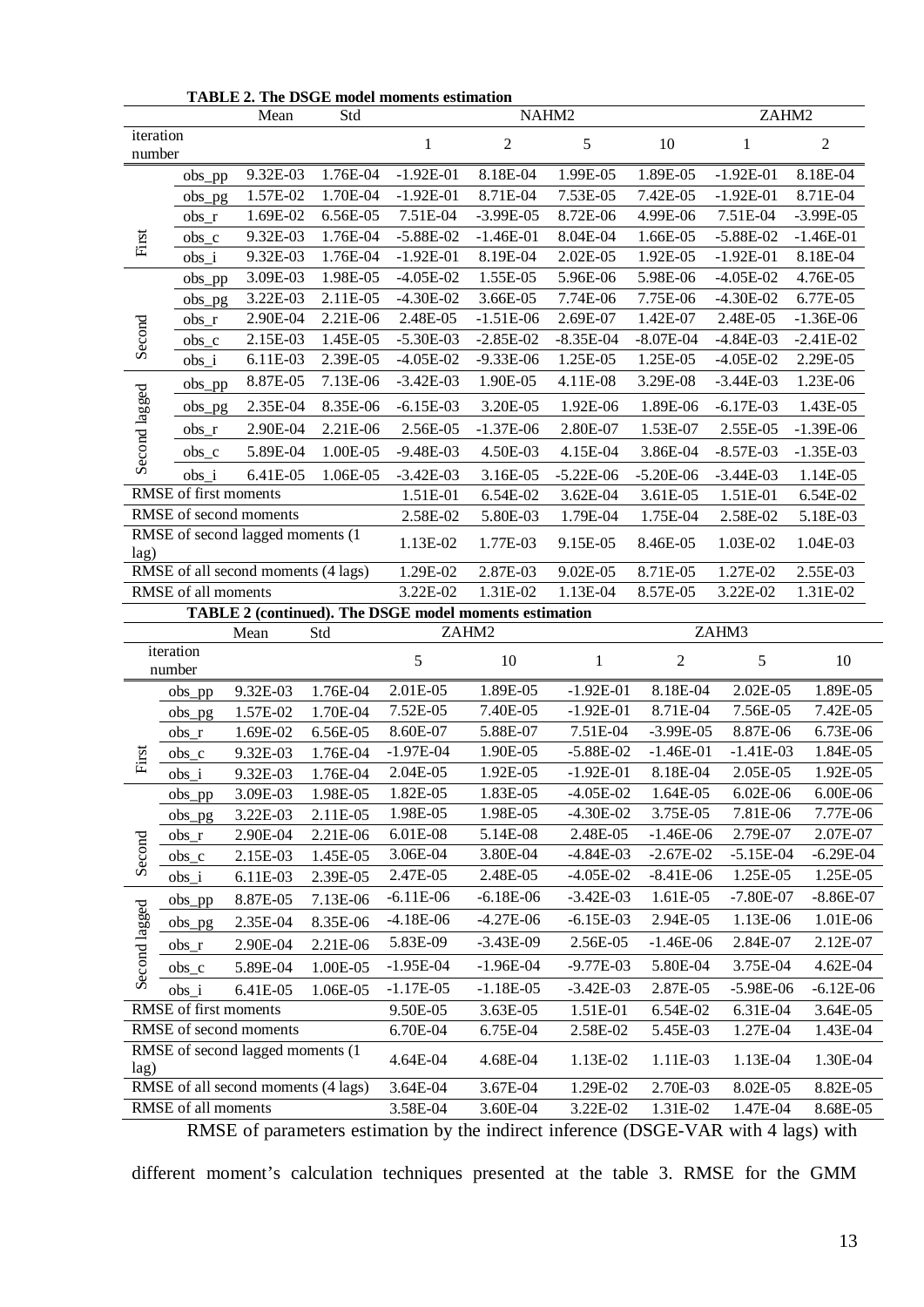approach presented at the table 4. It should be noted that the indirect inference with moments calculated by the NAHM2 or the ZAHM2 with 2 iterations produce errors covariance matrix which is not positive-definite. Thus, RMSE of the indirect inference presented only for 5 and 10 iterations. The results for the ZAHM3 are not presented due to computational expense of this approach (the ZAHM3 with 5 iterations requires about 21 second; it requires about 11 seconds for 2 iterations what is much higher than the CDKF).

| TADLE 3. The KNISE of parameters esumation |              |              |              |                                                 |            |            |
|--------------------------------------------|--------------|--------------|--------------|-------------------------------------------------|------------|------------|
|                                            | the linear   | the CDKF     |              | DSGE-VAR(4) DSGE-VAR(4) DSGE-VAR(4) DSGE-VAR(4) |            |            |
|                                            | likelihood   |              | the NAHM2,   | the NAHM2,                                      | the ZAHM2, | the ZAHM2, |
|                                            |              |              | 10 iter.     | 5 iter.                                         | 10 iter.   | 5 iter.    |
| Std of $\varepsilon_{A,B}$                 | 1.18E-04     | 8.93E-05     | 3.83E-05     | 5.22E-05                                        | 1.13E-02   | 1.06E-03   |
| Std of $\varepsilon_{A,C}$                 | 6.66E-02     | 1.51E-02     | 8.01E-03     | 1.21E-02                                        | 1.60E-02   | 1.43E-02   |
| Std of $\varepsilon_{A,S}$                 | 1.94E-03     | 5.41E-03     | 2.76E-03     | 1.98E-03                                        | 9.51E-03   | 6.58E-03   |
| Std of $\varepsilon_{B}$                   | 7.13E-02     | 4.41E-02     | 6.96E-03     | 6.98E-03                                        | 1.38E-01   | 6.64E-02   |
| Std of $\varepsilon_{D}$                   | 1.87E-02     | 4.50E-03     | 7.15E-03     | 8.93E-03                                        | 1.09E-02   | 1.03E-02   |
| Std of $\varepsilon_I$                     | 1.31E-02     | 3.96E-02     | 1.08E-02     | 4.51E-03                                        | 4.11E-03   | 3.49E-03   |
| Std of $\varepsilon_{P}$                   | $1.86E + 00$ | 3.73E-03     | 7.16E-03     | 5.30E-03                                        | 1.84E-02   | 2.08E-02   |
| $ln(\beta)$                                | 3.01E-02     | 5.45E-03     | 3.16E-03     | 2.58E-03                                        | 3.65E-03   | 4.48E-03   |
| $\gamma$                                   | 8.13E-02     | 1.58E-03     | 1.50E-03     | 1.54E-03                                        | 2.12E-02   | 3.47E-02   |
| $\eta_{0,B}$                               | 8.21E-02     | 3.50E-01     | 1.26E-01     | 3.10E-01                                        | 3.85E-01   | 3.73E-01   |
| $\eta_{0,D}$                               | 2.15E-03     | 1.66E-03     | 1.80E-03     | 2.35E-03                                        | 3.42E-03   | 3.17E-03   |
| $\eta_{0,I}$                               | 2.14E-01     | $1.35E + 00$ | 2.62E-01     | 4.78E-01                                        | 9.31E-01   | 3.12E-01   |
| $\eta_{0,P}$                               | 2.11E-03     | 3.99E-03     | 3.85E-03     | 2.39E-03                                        | 1.75E-03   | 9.07E-04   |
| $\eta_{I,AB}$                              | 1.74E-01     | 1.98E-01     | 9.39E-03     | 8.72E-03                                        | 9.92E-02   | 2.16E-01   |
| $\eta_{I,AC}$                              | 1.15E-01     | 1.05E-01     | 6.36E-04     | 2.03E-01                                        | 1.19E-01   | 2.03E-01   |
| $\eta_{I,AS}$                              | 2.75E-01     | 1.71E-01     | 9.06E-02     | 6.92E-02                                        | 3.92E-01   | 3.75E-01   |
| $\eta_{I,B}$                               | 2.91E-02     | 2.78E-01     | $1.33E + 00$ | $1.47E + 00$                                    | 5.92E-01   | 4.68E-01   |
| $\eta_{I,D}$                               | 1.90E-01     | 1.35E-01     | 1.55E-01     | 1.28E-01                                        | 1.61E-01   | 1.68E-01   |
| $\eta_{I,I}$                               | 1.15E-02     | 1.91E-02     | 9.80E-03     | 6.46E-03                                        | 1.34E-01   | 8.07E-02   |
| $\eta_{I,P}$                               | 1.50E-01     | 5.07E-01     | 7.16E-01     | 8.11E-01                                        | 7.34E-01   | 5.10E-01   |
|                                            |              |              |              |                                                 |            |            |
| Sum of RMSE                                | $3.39E + 00$ | $3.23E + 00$ | $2.75E+00$   | $3.53E + 00$                                    | 3.79E+00   | 2.87E+00   |
| Sum of MSE                                 | $3.72E + 00$ | 2.37E+00     | 2.39E+00     | 3.20E+00                                        | 2.15E+00   | 9.86E-01   |
| Time for                                   |              |              |              |                                                 |            |            |
| likelihood                                 | 0.03         | 3.95         | 0.44         | 0.25                                            | 0.125      | 0.078      |
| calculation                                |              |              |              |                                                 |            |            |
| $(\sec)*$                                  |              |              |              |                                                 |            |            |

**TABLE 3. The RMSE of parameters estimation**

\*PC used: Intel core 2 Duo E8400 3 GHz, 1 Gb RAM, Windows XP.

It should be noted that a few parameters have much higher RMSE for each approach which mean that its influence is critical for such measure as sum of MSE. The indirect inference with the ZAHM2 with 5 iterations produces extremely high quality of estimation. The reason is a high amount of local extremums (many parameters values produce errors covariance matrix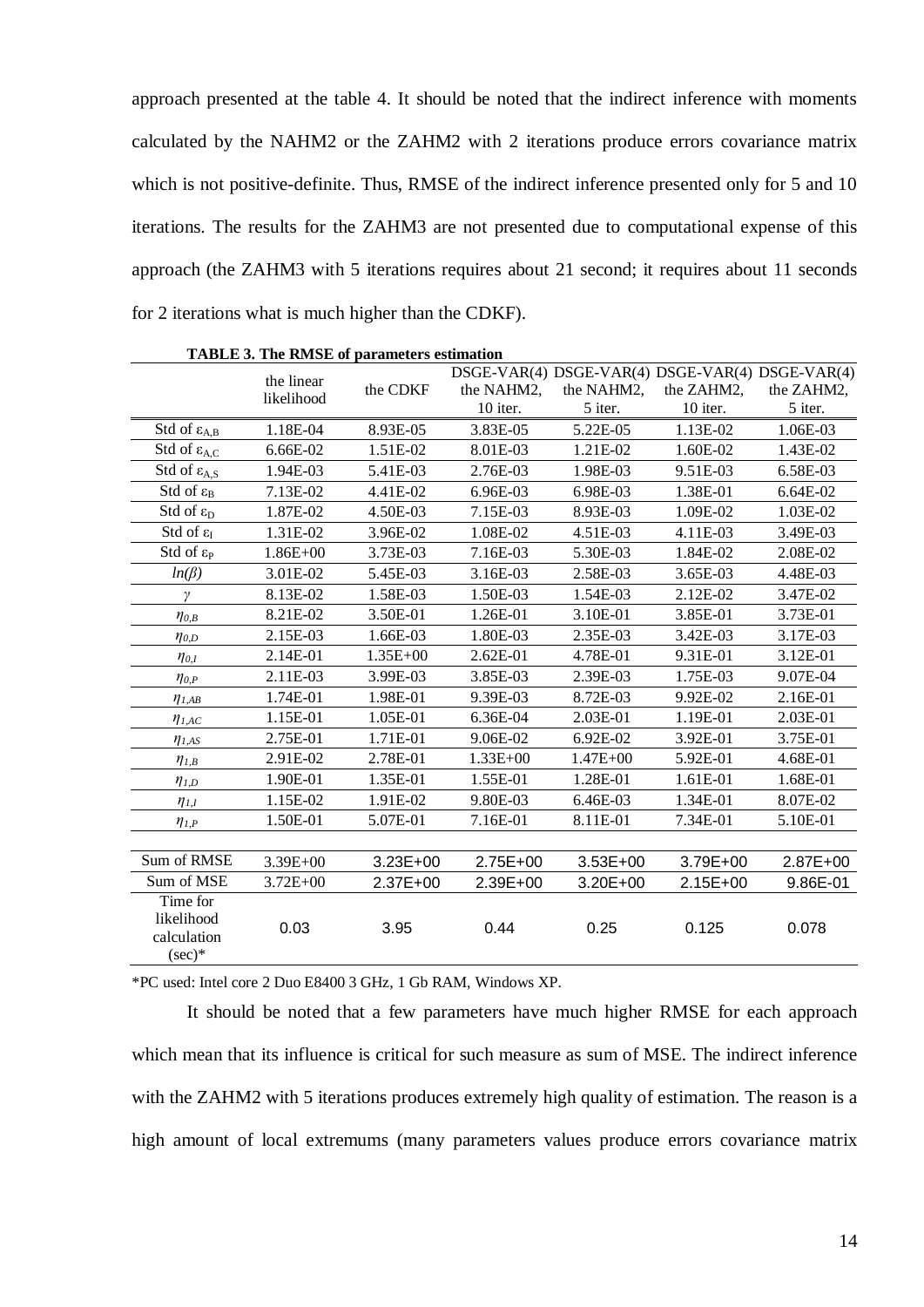which is not positive-definite). About half of cases produce low value of log-likelihood function (local extremums which are close to the initial values (true values), produce low RMSE).

The NAHM2 with 10 iterations produces the best quality according to sum of RMSE. However, the ZAHM2 with 10 iterations produces the best quality according to sum of MSE. The CDKF is the second best for the both measures of quality. It should be noted that the NAHM2 with 10 iterations has almost the same sum of MSE as the CDKF.

Unexpected result is that the ZAHM2 is better than the NAHM2 for estimation purpose (GMM with 2 and 5 iterations) despite worse quality of moments calculation. The NAHM2 is better than the ZAHM2 (GMM with 10 iterations) according to the one of quality measures. An advantage of the indirect inference over the GMM is expectable [Creel and Kristensen (2011)].

|                              | <b>TADLE 4. THE KNISE OF PARAMETERS ESUMMON (GIVINI)</b> |              |              |              |              |            |
|------------------------------|----------------------------------------------------------|--------------|--------------|--------------|--------------|------------|
|                              | <b>GMM</b>                                               | <b>GMM</b>   | <b>GMM</b>   | <b>GMM</b>   | <b>GMM</b>   | <b>GMM</b> |
|                              | the NAHM2                                                | the NAHM2    | the NAHM2    | the ZAHM2    | the ZAHM2    | the ZAHM2  |
|                              | 10 iter                                                  | 5 iter       | 2 iter       | 10 iter      | 5 iter       | 2 iter     |
| Std of $\varepsilon_{A,B}$   | 8.94E-03                                                 | 1.06E-02     | 2.00E-02     | 2.25E-02     | 1.52E-02     | 1.54E-02   |
| Std of $\varepsilon_{A,C}$   | 1.18E-02                                                 | 2.02E-02     | 1.83E-02     | 2.10E-02     | 1.32E-02     | 1.72E-02   |
| Std of $\varepsilon_{A,S}$   | 1.76E-03                                                 | 2.66E-03     | 4.12E-03     | 2.79E-03     | 6.04E-04     | 1.29E-03   |
| Std of $\varepsilon_{B}$     | 1.50E-02                                                 | 4.11E-02     | 7.58E-02     | 2.65E-02     | 4.38E-02     | 6.21E-02   |
| Std of $\varepsilon_{D}$     | 3.68E-02                                                 | 3.44E-02     | 4.22E-02     | 4.31E-02     | 3.61E-02     | 4.70E-02   |
| Std of $\varepsilon_I$       | 2.34E-02                                                 | 2.84E-02     | 2.31E-02     | 1.96E-02     | 2.28E-02     | 2.32E-02   |
| Std of $\varepsilon_{\rm P}$ | 2.23E-02                                                 | 1.58E-02     | 2.56E-03     | 1.39E-02     | 5.93E-03     | 5.55E-03   |
| $ln(\beta)$                  | 2.59E-03                                                 | 2.85E-03     | 3.47E-03     | 2.84E-03     | 1.96E-03     | 2.74E-03   |
| γ                            | 1.04E-01                                                 | 1.66E-01     | 2.88E-01     | 1.96E-01     | 1.92E-01     | 4.72E-01   |
| $\eta_{0,B}$                 | 4.18E-01                                                 | 5.85E-01     | 7.67E-01     | 6.08E-01     | 1.07E+00     | 9.36E-01   |
| $\eta_{0,D}$                 | 2.02E-03                                                 | 1.49E-03     | 2.52E-03     | 2.58E-03     | 2.15E-03     | 2.40E-03   |
| $\eta_{0,I}$                 | 2.32E+00                                                 | $3.61E + 00$ | 4.78E+00     | $1.82E + 00$ | 2.56E+00     | 4.54E+00   |
| $\eta_{0,P}$                 | 6.93E-04                                                 | 6.43E-04     | 1.28E-03     | 1.64E-03     | 1.27E-03     | 5.58E-03   |
| $\eta_{I,AB}$                | 1.04E+00                                                 | $1.12E + 00$ | 1.09E+00     | 9.43E-01     | 1.03E+00     | 9.00E-01   |
| $\eta_{I,AC}$                | 5.51E-01                                                 | 6.31E-01     | 7.81E-01     | 6.83E-01     | 7.55E-01     | 5.00E-01   |
| $\eta_{I,AS}$                | 5.78E-02                                                 | 3.41E-01     | 5.21E-01     | 5.00E-01     | 3.73E-02     | 6.12E-01   |
| $\eta_{I,B}$                 | 1.38E+00                                                 | 1.28E+00     | 1.06E+00     | 1.16E+00     | $1.24E + 00$ | 1.06E+00   |
| $\eta_{I,D}$                 | 8.48E-01                                                 | 8.56E-01     | 9.18E-01     | 9.77E-01     | 9.78E-01     | 1.04E+00   |
| $\eta_{1,I}$                 | 6.66E-01                                                 | 8.81E-01     | 5.79E-01     | 6.53E-01     | 8.58E-01     | 7.45E-01   |
| $\eta_{I,P}$                 | 4.80E-01                                                 | 5.92E-01     | 7.81E-01     | 6.21E-01     | 6.79E-01     | 7.18E-01   |
|                              |                                                          |              |              |              |              |            |
| Sum of RMSE                  | 7.99E+00                                                 | $1.02E + 01$ | $1.18E + 01$ | 8.32E+00     | $9.54E + 00$ | 1.17E+01   |
| Sum of MSE                   | $1.02E + 01$                                             | $1.87E + 01$ | $2.85E + 01$ | 8.45E+00     | $1.31E + 01$ | 2.65E+01   |
| Time for                     |                                                          |              |              |              |              |            |
| likelihood                   | 0.44                                                     | 0.25         | 0.125        | 0.125        | 0.078        | 0.047      |
| calculation(sec) $*$         |                                                          |              |              |              |              |            |

**TABLE 4. The RMSE of parameters estimation (GMM)**

\*PC used: Intel core 2 Duo E8400 3 GHz, 1 Gb RAM, Windows XP.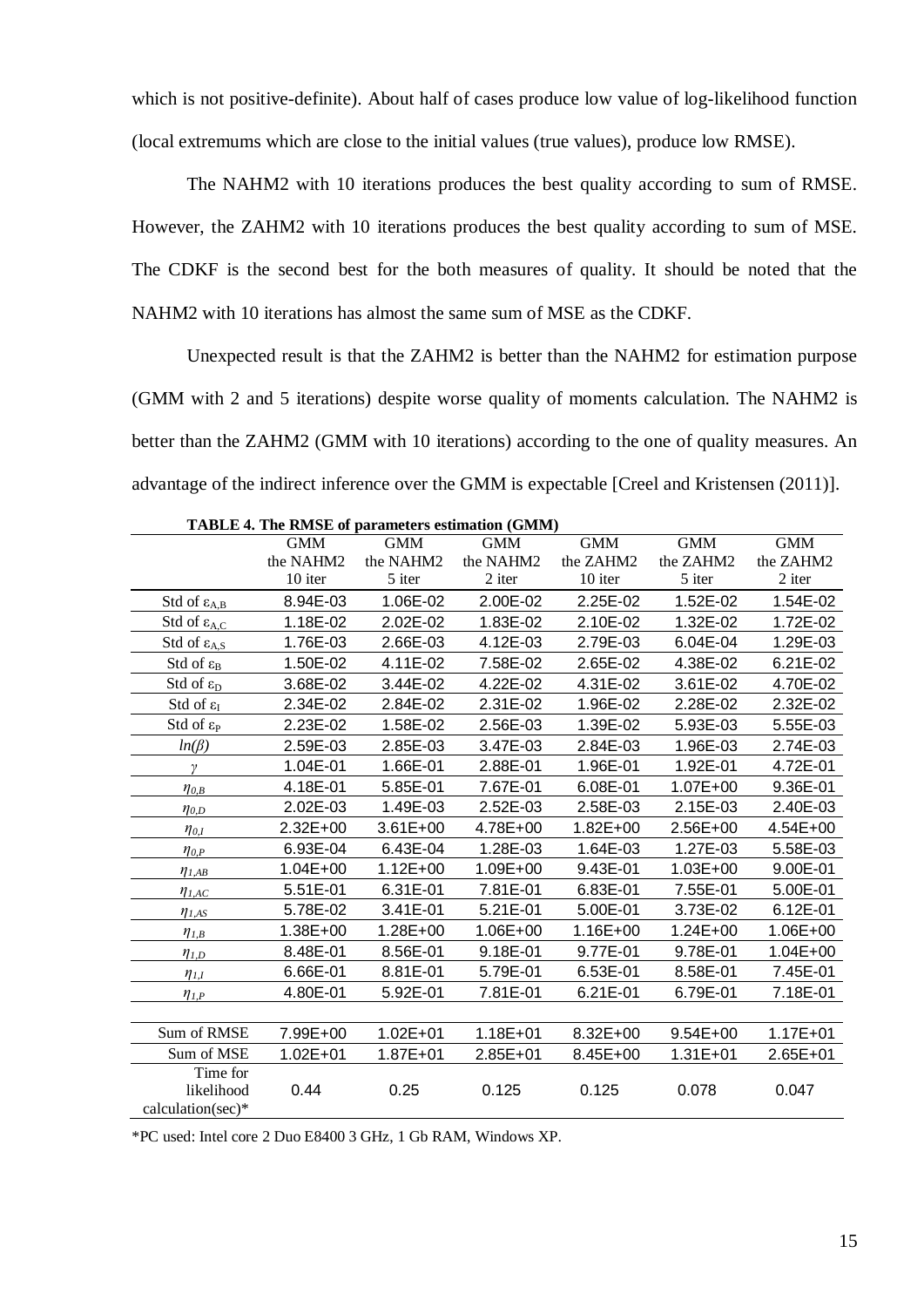The speed of likelihood functions calculations for normal approximations of higher moments (the NAHM2) is between linear-likelihood and the CDKF-likelihood. For the ZAHM2 the speed is almost the same as for linear-likelihood.

# **5. Conclusions**

This article suggests the new approach to approximation of nonlinear DSGE models moments. These approximations are fast and accurate enough to use them for an estimation of parameters of nonlinear DSGE models (it produces a more accurate estimation of moments than simulation of 100 000 sample). Existing method of approximation of nonlinear DSGE models moments (Monte-Carlo simulations) is 32 to 112 times slower than the suggested approaches (depending on version).

The suggested approaches are 9 (0.44 sec.) or 31 (0.125 sec.) times faster (depending on version) than the CDKF (3.95 sec.). Combination of the suggested approaches with the GMM doesn't produce high quality estimation, but combination of the suggested approaches with indirect inference has almost the same quality as the CDKF. One of quality measure (sum of RMSE) is 17.5% (3.79) worse or 15.0% (2.75) better (depending on version) than the CDKF (3.23). Another measure (sum of MSE) is 0.7% (2.39) worse or 9.4% (2.15) better (depending on version) than the CDKF (2.37). Thus, the suggested approaches are close in the terms of estimation quality but much faster than one of the best existing nonlinear estimation approaches (the CDKF).

#### **Literature**

An S. and Schorfheide F., (2006). Bayesian analysis of DSGE models. Working Papers from Federal Reserve Bank of Philadelphia. No. 06-5.

Andreasen M.M., (2008). Non-linear DSGE models, the Central Difference Kalman Filter, and the Mean Shifted Particle Filter. CREATES Research Paper 2008-33. Available at SSRN: [http://ssrn.com/abstract=](http://ssrn.com/abstract)1148079.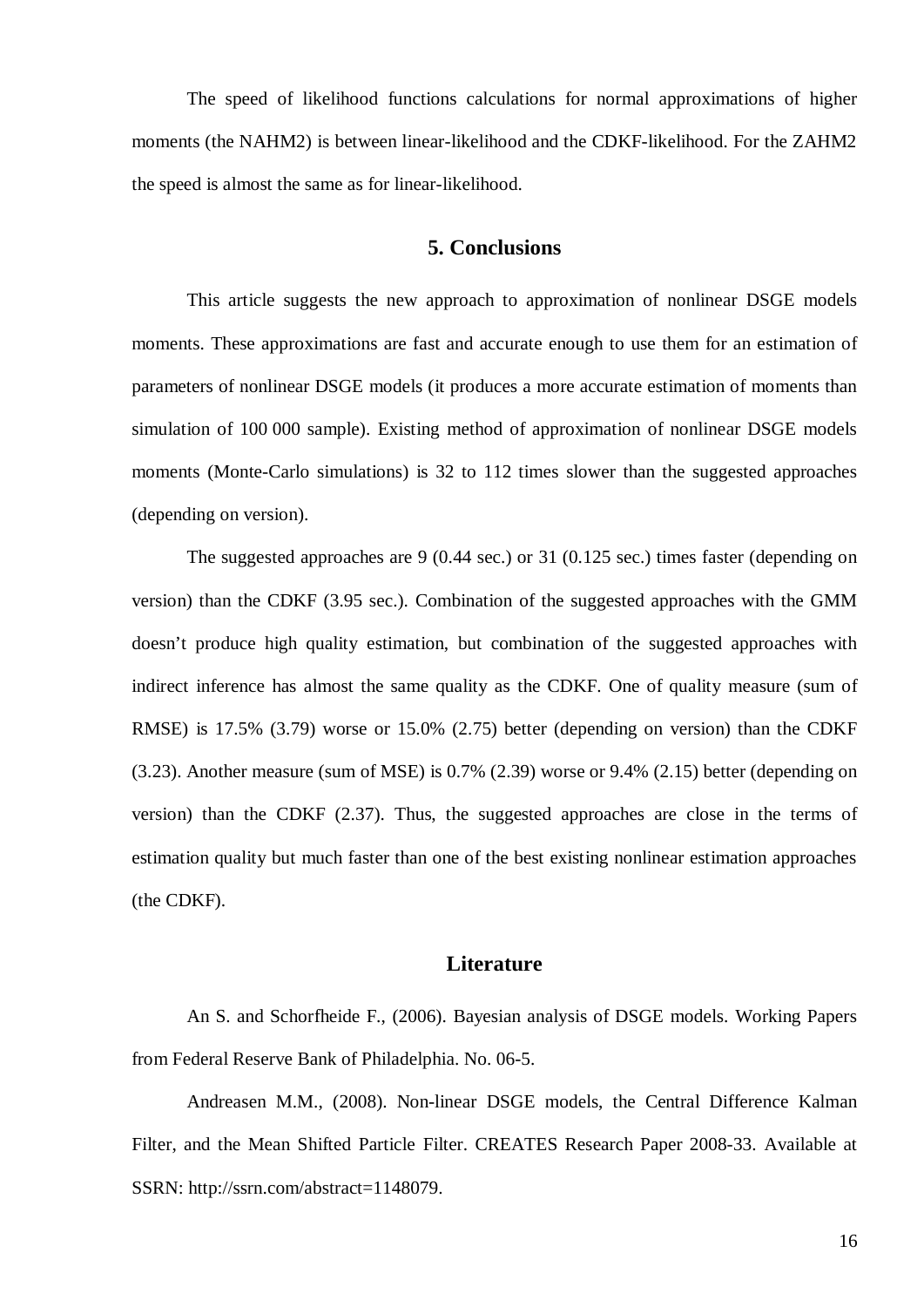Canova F., (2007). Methods for Applied Macroeconomic Research. Princeton University Press.

Collard F. and Juillard M., (2001). Accuracy of stochastic perturbation methods: The case of asset pricing models. Journal of Economic Dynamics and Control, 25 (6-7): 979-999.

Creel M. and Kristensen D. (2011). Indirect Likelihood Inference. Dynare Working Papers from CEPREMAP, No 8,

DeJong D.N. with C. Dave (2007). Structural Macroeconometrics. Princeton University Press.

Fernandez-Villaverde J., Guerron P.A. and Rubio-Ramirez J.F. (2010). Reading the recent monetary history of the United States, 1959-2007 // Review, 2010, issue May, pages 311- 338

Hamilton J.D. (1994) Time Series Analysis. Princeton University Press.

Ivashchenko S., (2013). DSGE Model Estimation on the Basis of Second-Order Approximation. Computational Economics, 2013, DOI 10.1007/s10614-013-9363-1

Jinill K. and Ruge-Murcia F.J. (2009). How much inflation is necessary to grease the wheels? Journal of Monetary Economics, 56 (3): 365-377.

Julier S. J. and Uhlmann J. K. (1997). A new extension of the Kalman filter to nonlinear systems. in Proc. AeroSense: 11th Int. Symp. Aerospace/Defense Sensing, Simulation and Controls, pp. 182–193.

Del Negro, M., and F. Schorfheide (2004). Priors from General Equilibrium Models for VARs. International Economic Review, 45 (2): 643–673

Pitt M.K., Silva R.S., Giordani P. and Kohn R.J. (2012). On some properties of Markov chain Monte Carlo simulation methods based on the particle filter. Journal of Econometrics, 171 (2): 134-151